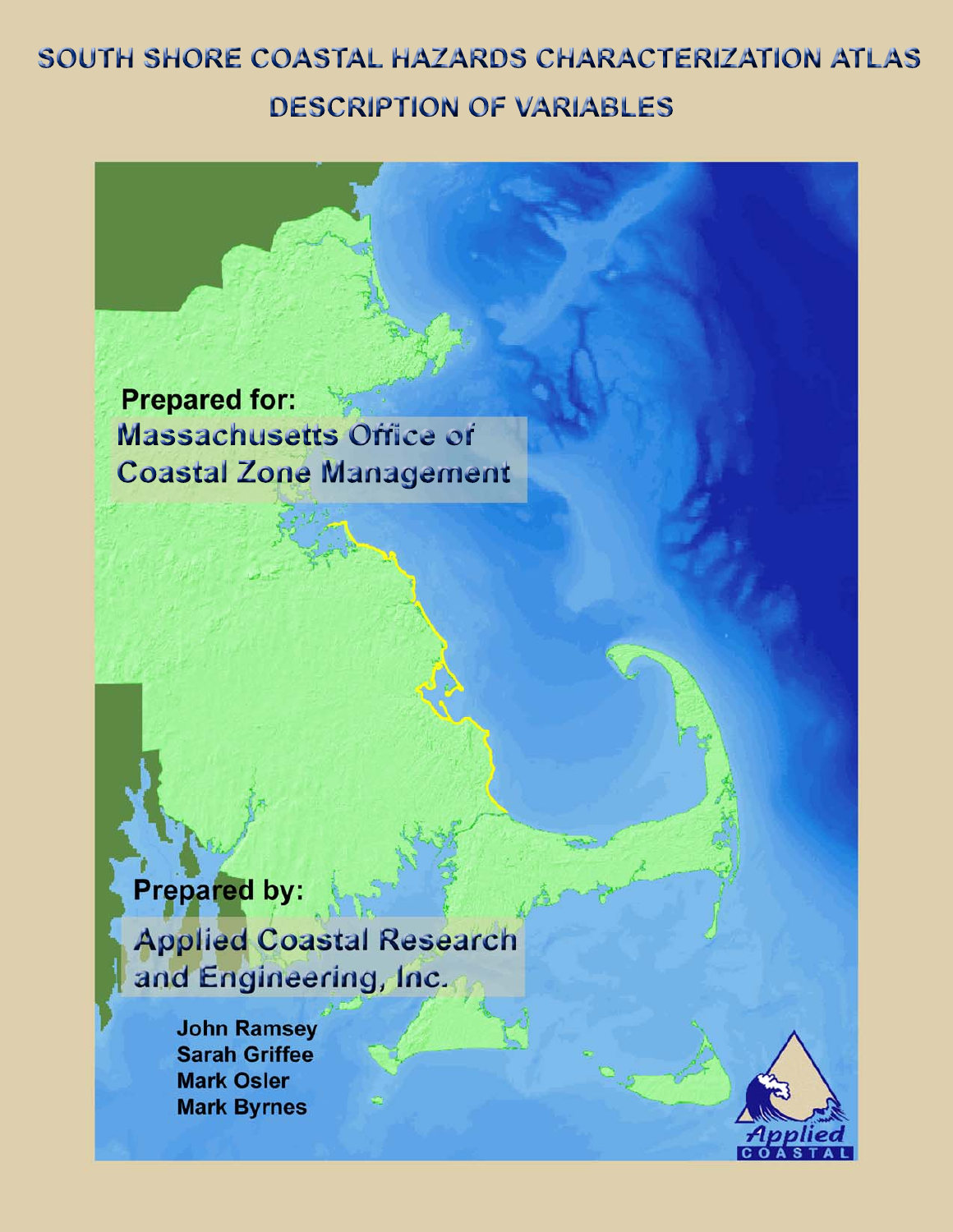### SOUTH SHORE COASTAL HAZARDS CHARACTERIZATION ATLAS DESCRIPTION OF VARIABLES

Prepared for:

Massachusetts Office of Coastal Zone Management 251 Causeway Street, Suite 800 Boston, MA 02114-2136

Prepared by:

Applied Coastal Research and Engineering, Inc. 766 Falmouth Road, Suite A-1 Mashpee, MA 02649

Authors:

John S. Ramsey Sarah F. Griffee Mark S. Osler Mark R. Byrnes

December 30, 2005

This publication was produced for the Massachusetts Office of Coastal Zone Management pursuant to the National Oceanic and Atmospheric Administration Award No. NA04NOS4190043.

The views expressed herein are those of the authors and do not necessarily reflect the views of NOAA or any of its sub-agencies.

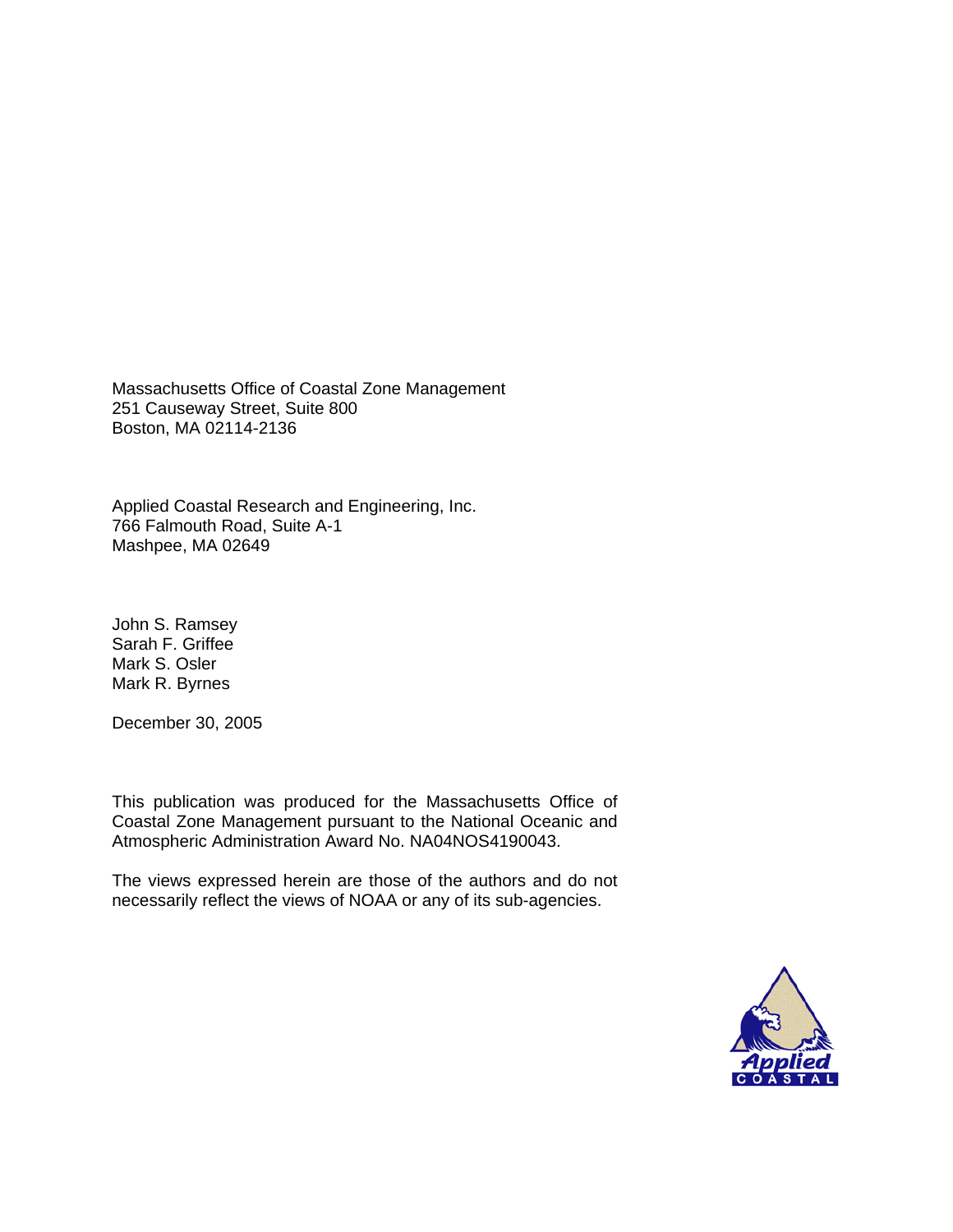## **TABLE OF CONTENTS**

| Α.           |                                                            |  |
|--------------|------------------------------------------------------------|--|
| В.           |                                                            |  |
| C.           |                                                            |  |
| D.           |                                                            |  |
| E.           | PROPERTIES WITH MULTIPLE FEDERAL FLOOD INSURANCE CLAIMS 12 |  |
| E.           |                                                            |  |
| G.           |                                                            |  |
| Η.           |                                                            |  |
| $\mathbf{L}$ |                                                            |  |
| J.           |                                                            |  |
| К.           |                                                            |  |
| L.           |                                                            |  |
| М.           |                                                            |  |

## **LIST OF FIGURES**

| Figure 1. | Atlantic coast characteristics (from the U.S. Army Corps of Engineers,                                                                                                                                                                                                                                                                                                                                                                         |  |
|-----------|------------------------------------------------------------------------------------------------------------------------------------------------------------------------------------------------------------------------------------------------------------------------------------------------------------------------------------------------------------------------------------------------------------------------------------------------|--|
| Figure 2. | Tide Range - Mean tide ranges along the Massachusetts coast5                                                                                                                                                                                                                                                                                                                                                                                   |  |
| Figure 3. | Wave Climate - Wave roses for two offshore wave hindcast stations<br>showing the east-dominated wave conditions for the open ocean (Station<br>94) and more northeast dominated wave conditions for shorelines<br>sheltered by Lower Cape Cod (Station 93). The wave roses divide wave<br>data into direction bands and color code by wave height. The data is<br>plotted radially by percent occurrence, which is labeled in the left portion |  |
|           |                                                                                                                                                                                                                                                                                                                                                                                                                                                |  |
| Figure 4. | Historical hurricane tracks impacting Massachusetts from 1858 to 20009                                                                                                                                                                                                                                                                                                                                                                         |  |
| Figure 5. | 100-year coastal storm surge elevations along the Massachusetts<br>shoreline (derived from Tidal Flood Profiles, New England Coastline. U.S.                                                                                                                                                                                                                                                                                                   |  |
|           | Army Corps of Engineers, New England Division, September, 1988)10                                                                                                                                                                                                                                                                                                                                                                              |  |
| Figure 6. | Difference between 1-year and 100-year coastal storm surge elevations<br>along the Massachusetts shoreline (derived from Tidal Flood Profiles,<br>New England Coastline. U.S. Army Corps of Engineers, New England                                                                                                                                                                                                                             |  |
|           |                                                                                                                                                                                                                                                                                                                                                                                                                                                |  |
| Figure 7. | Plots of mean annual relative land levels. Beneath the station names are<br>the mean annual change of relative land level in mm/yr, and the<br>confidence interval of the regression line, which has been drawn through                                                                                                                                                                                                                        |  |
|           |                                                                                                                                                                                                                                                                                                                                                                                                                                                |  |
| Figure 8. | Beach profile plotted from LIDAR data in Plymouth showing a beach<br>slope of approximately 1/10. The Mean Seal-level (MSL) for 2005 and                                                                                                                                                                                                                                                                                                       |  |
|           |                                                                                                                                                                                                                                                                                                                                                                                                                                                |  |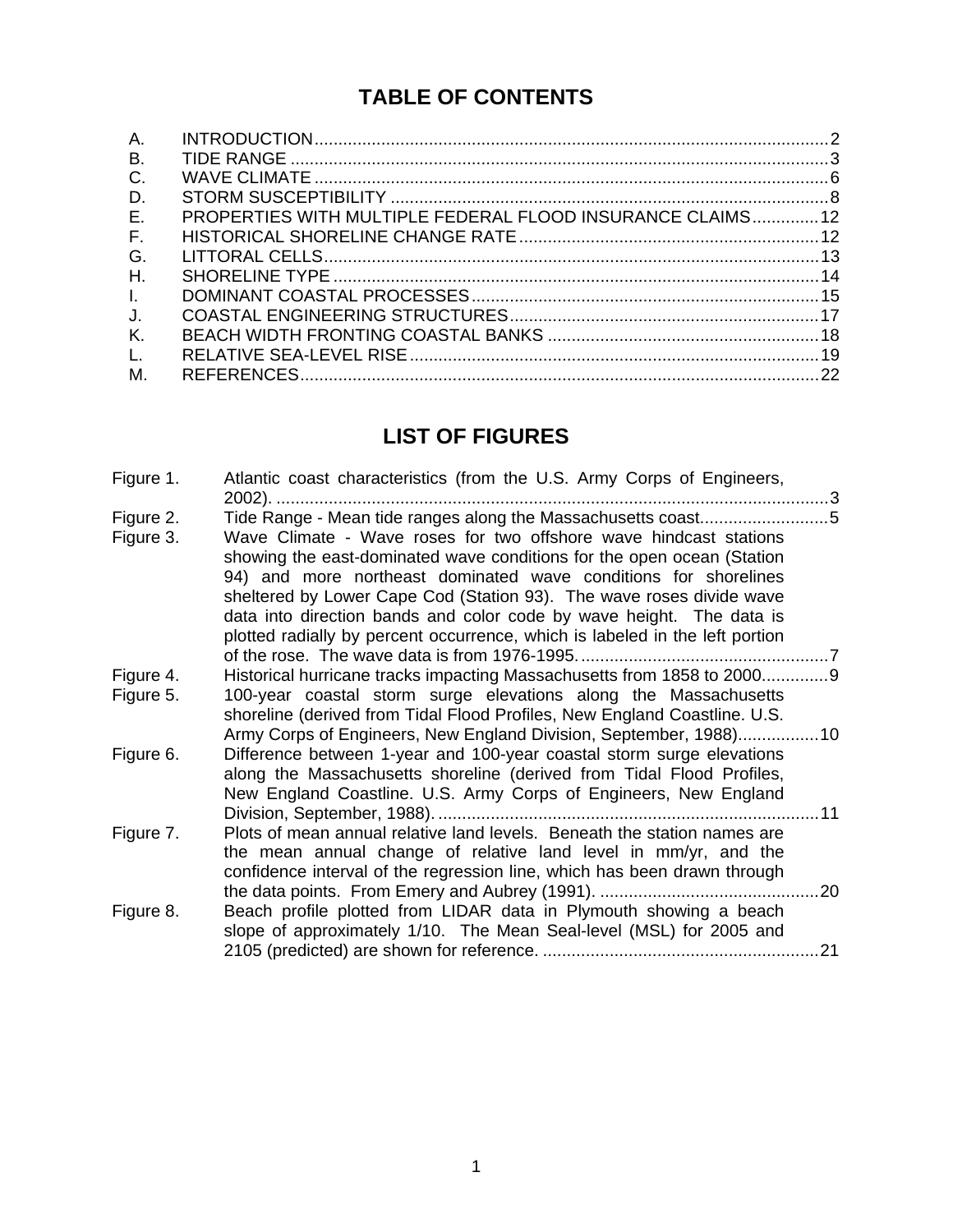#### **A. INTRODUCTION**

 The primary goal of the *South Shore Coastal Hazards Characterization Atlas* is to present information that can aid project review in areas where these projects may be vulnerable to coastal hazards. It is anticipated that the *Atlas* will assist local reviewers with the identification of technical information necessary to evaluate individual projects and implement sound coastal hazard mitigation strategies. Three major tasks were undertaken in the creation of the atlas: (1) compilation and review of existing data, (2) creation of a classification system for a range of coastal variables applicable to the entire coast of Massachusetts, and (3) preparation of GIS data layers and maps to present the information in a usable format.

 Characterization of coastal hazards is not a new concept. Recently, the U.S. Geological Survey (USGS) developed relative coastal vulnerability assessments (e.g., Hammar-Klose *et al*., 2003 and Thieler and Hammar-Klose, 1999). Although these large-scale assessments are useful, the unique geological and geographic setting of the Massachusetts coast requires a region-specific analysis. In addition, contemporary analysis techniques (e.g., GIS, rectified aerial photography, and digital topographic information) allow for more accurate delineation of coastal features, as well as other variables that help characterize local coastal hazards. It is noted that this analysis was performed for open coasts facing Cape Cod or Massachusetts Bays. In addition, the protected shoreline along Kingston Bay, Duxbury Bay, and Plymouth Harbor certain relevant variables were mapped (Shoreline Type, Shoreline Change Rate, and Repetitive Loss).

 The unique geologic and geographic setting of the Massachusetts shoreline consists of a variety of shoreline types, ranging from bedrock outcrops to barrier beach systems. In addition, the geographic location of Massachusetts and the variable orientation of its shoreline make different portions of the coast susceptible to major damage from both tropical storms (hurricanes) and extra-tropical storms (northeasters). As indicated in Figure 1, the Massachusetts shoreline is characterized by glacial deposits, many forming high banks punctuated by areas of lower-lying beach. Massachusetts represents one of the few shorelines along the U.S. East Coast where glacial moraine or drumlin deposits dominate the regional sediment supply to beaches. Since the geologic and geographic setting of the Massachusetts coast governs how the shoreline changes over time, these characteristics need careful consideration in the assessment of coastal hazards.

 Based on the unique characteristics of Massachusetts, and specifically the South Shore, the following is a list of variables used to characterize coastal hazards. The purpose for selecting these variables and the general method for evaluating each variable is described in the following sections of this guide.

- Tide Range
- Wave Climate
- Storm Susceptibility
- Properties with Multiple Federal Flood Insurance Claims
- Historical Shoreline Change Rate
- Littoral Cells
- Shoreline Type
- Dominant Coastal Processes
- Coastal Engineering Structures
- Beach Width Fronting Coastal Banks
- Relative Seal-level Rise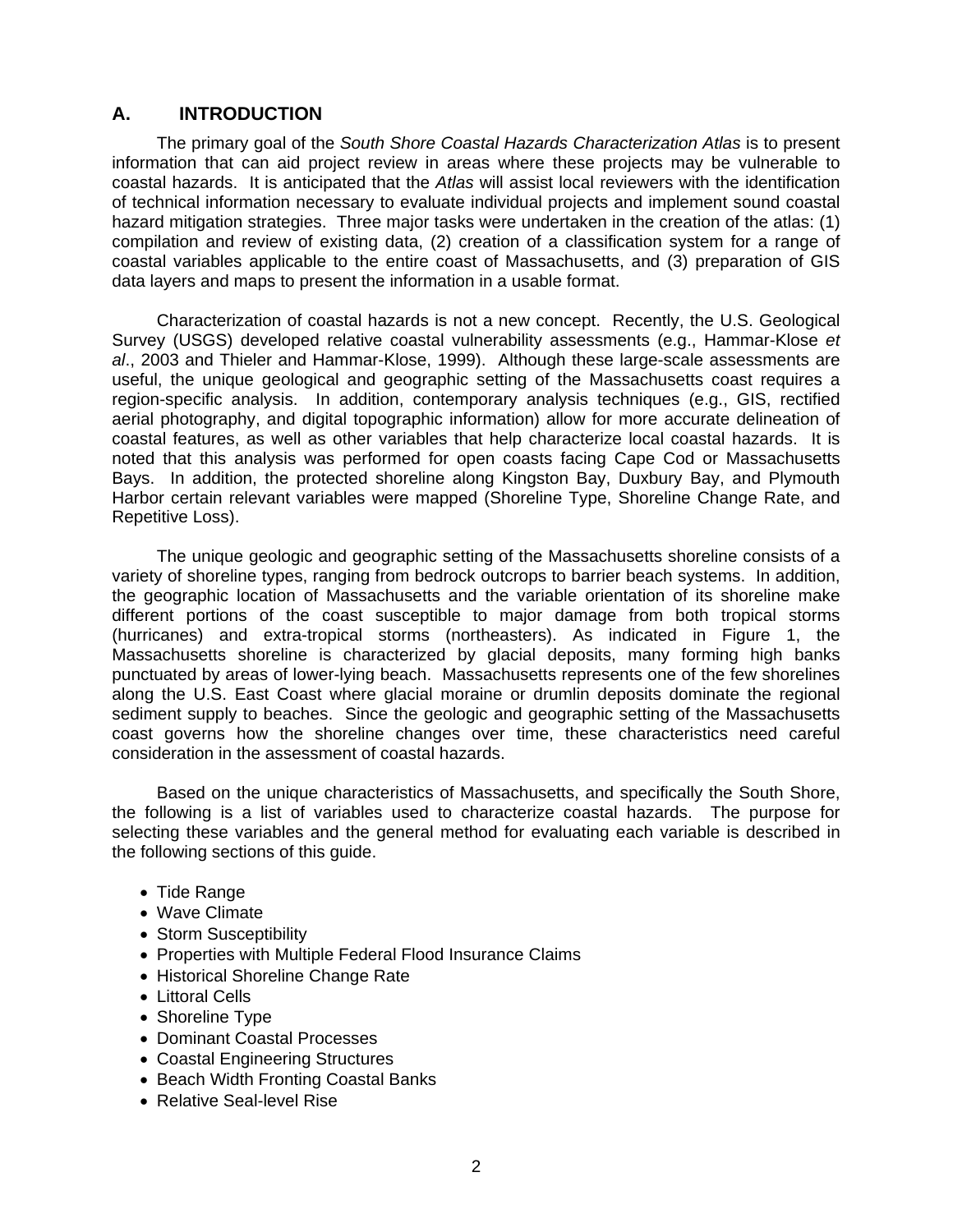



#### **B. TIDE RANGE**

*Purpose: To illustrate the variations in tide range along the Massachusetts coastline.* 

*Methodology: The tide ranges along the coast of Massachusetts were obtained from NOAA's Center for Operational Oceanographic Products and Services (CO-OPS). Tide range is defined as the difference between Mean Low Water (MLW) and Mean High Water (MHW).* 

 The tides in Massachusetts are semidiurnal, meaning that in each period of 24 hours and 50 minutes (just over a day), there are two high and low tides. The tide range around the Massachusetts coast varies greatly, from less than 2 feet (0.6 m) near Woods Hole and Falmouth to greater than 9 feet (2.7 m) in Cape Cod and Massachusetts Bays (Figure 2). It is important to keep in mind that these ranges are for the astronomical tides only. Any contribution to local water level change due to storm or wave effects is not included. Furthermore, these tide ranges are averages, and the actual tide range for a given location changes gradually from day to day. During the new and full moons, the tide range will be the greatest, the so called "spring" tides. During a spring tide, a location with a 9 foot (2.7 m) average tide range can see a tide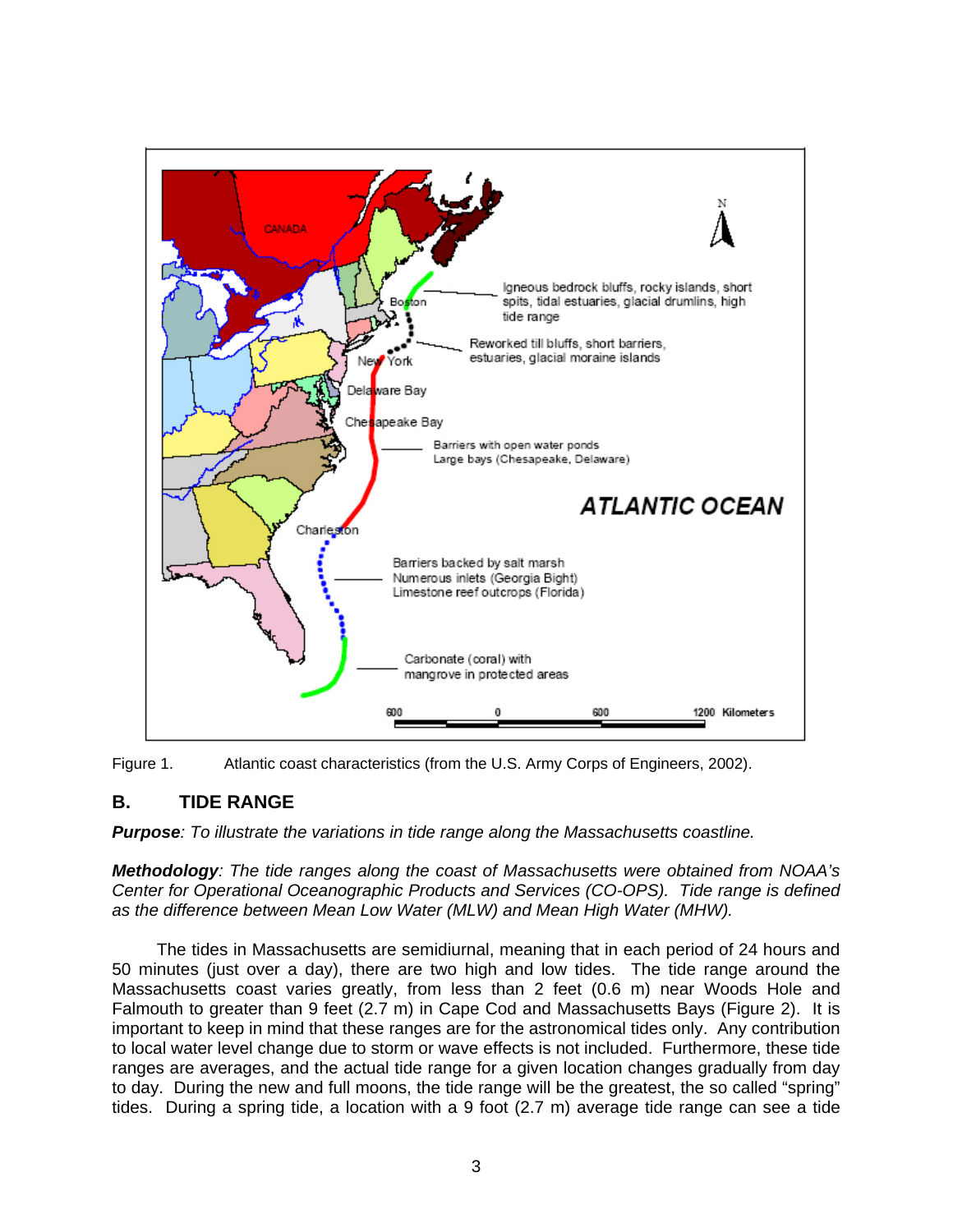range in excess of 12 feet (3.7 m). Between the full and new moons, when the moon is half full, the tide range is the smallest and this is referred to as the neap tide. So, throughout the month, the tide at a given location is in constant flux, either increasing towards the spring tide range or decreasing towards the neap tide.

 It should be noted that around the Chatham area there is a nodal point in the tides, where the average range changes significantly over a relatively small distance. Along the southern coast of Cape Cod, the average tide range increases gradually from less than 2 feet (0.6 m) at Falmouth, to about 3 feet (0.9 m) south of Cotuit to almost 4 feet (1.2 m) just west of Monomoy Island. A tide range of about 4 feet (1.2 m) is also seen on the ocean side of Monomoy Island but then jumps sharply to 6 feet (1.8 m) or more offshore of Chatham Harbor, which is only 10 miles (16 kilometers) or so north of Monomoy Point. From offshore of Chatham the tide range increases gradually from 6 feet (1.8 m) to more than 8 feet (2.4 m) northeast of Provincetown.

 For the South Shore, typical northeast storms impacting the coastline have a duration longer than a tide cycle; therefore, tide range is not directly related to susceptibility to storm damage. Damage typically occurs during conditions of elevated water levels beyond the normal high tide levels (e.g. during periods of storm surge). However, for relatively short-duration tropical storms (e.g., hurricanes), a large tide range can decrease the storm impacts. Since hurricanes typically pass through Massachusetts in a matter of a few hours, a large tide range can prevent storm surge from causing flooding problems, if the storm passage is between low and mid-tide levels.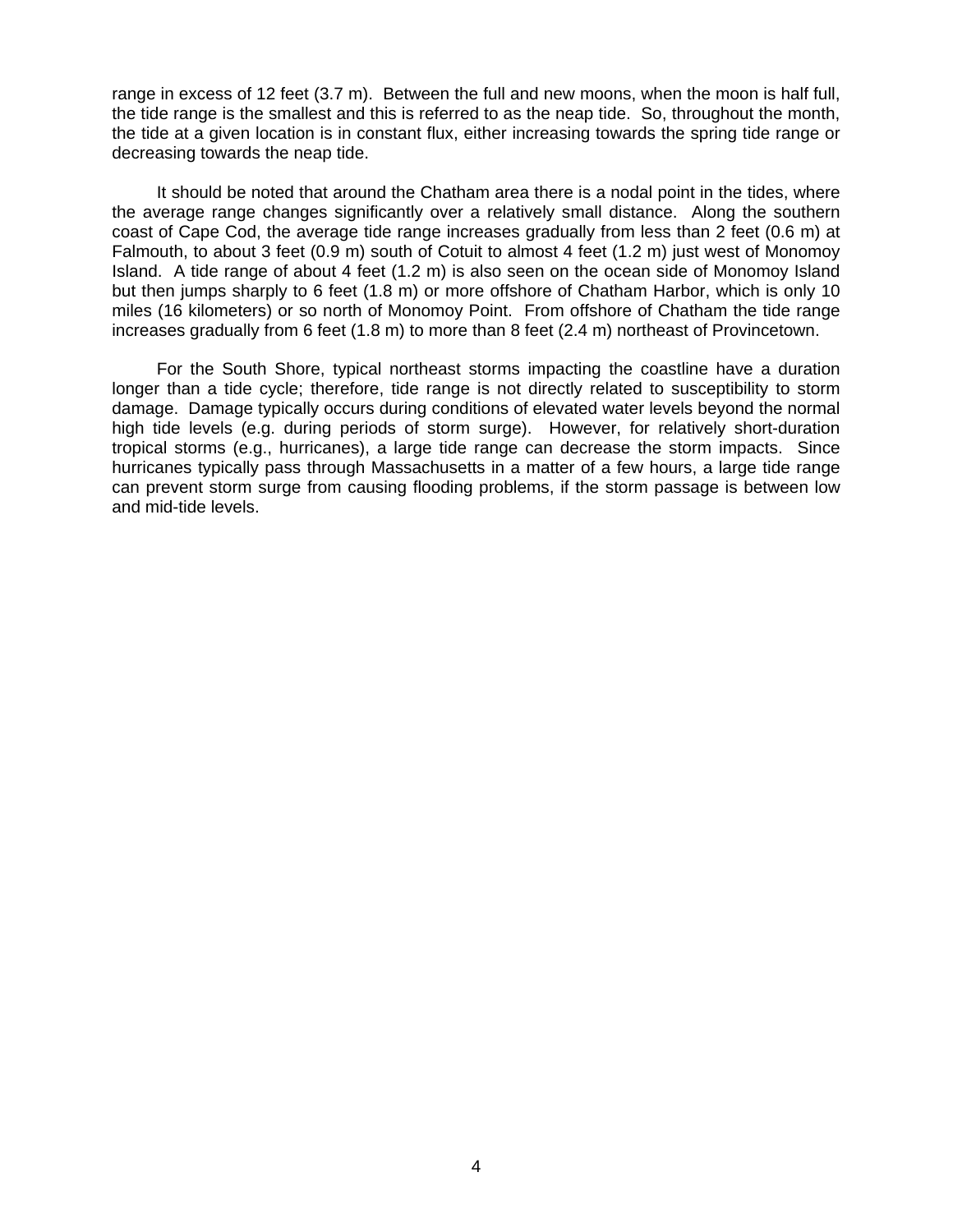

Figure 2. Tide Range - Mean tide ranges along the Massachusetts coast.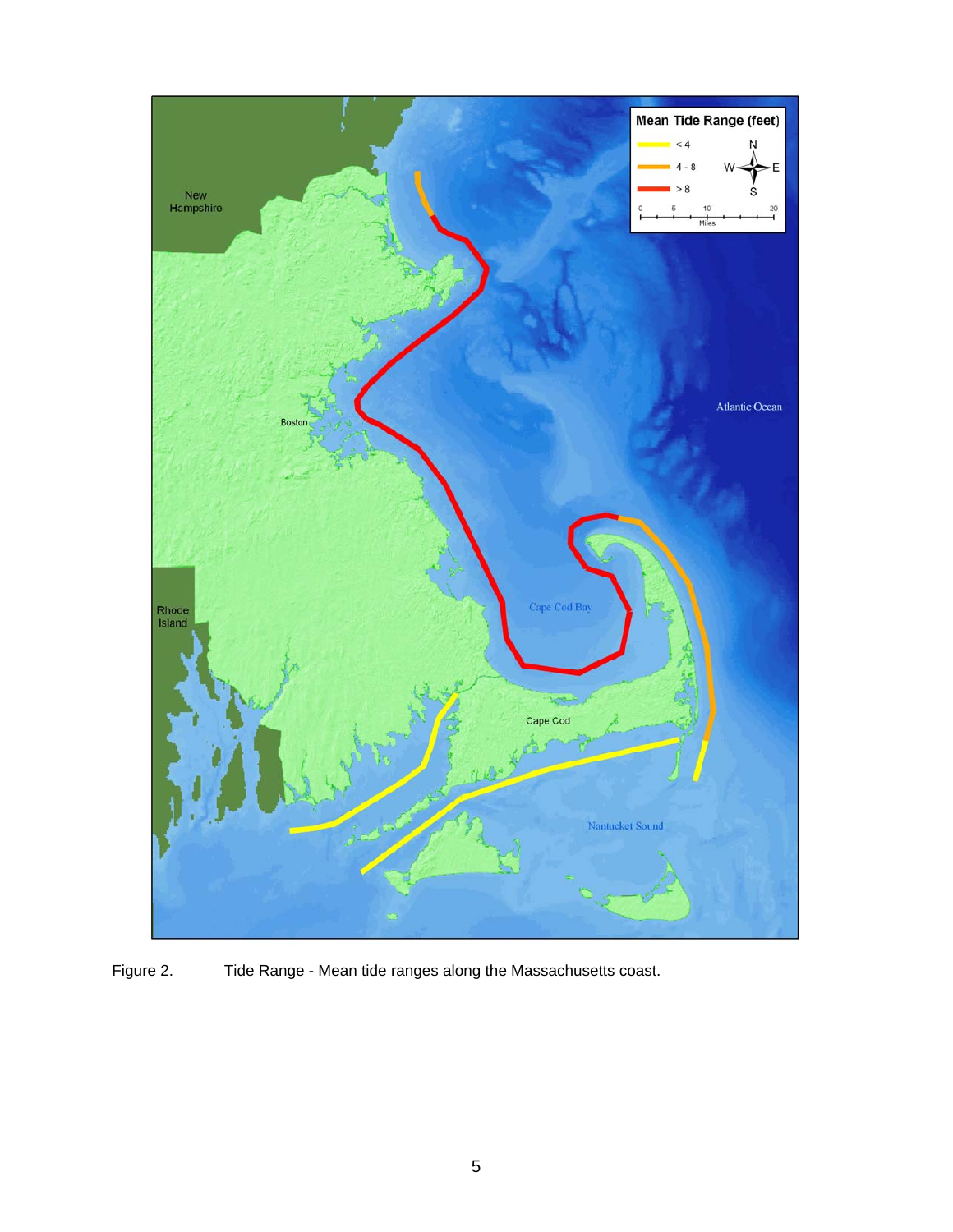#### **C. WAVE CLIMATE**

*Purpose: To illustrate the direction and amount of wave energy that impacts the South Shore coast. This information can be used as a first step in determining the dominant driving force for moving sediment along the beaches of the South Shore.* 

*Methodology: The U.S. Army Corps of Engineers Wave Information Study (WIS) provided the information for this variable. Wave height and direction information were summarized in a "wave rose" that indicates the percent occurrence and height of waves influencing the coast.* 

 The wave climate along the South Shore is dominated by waves from the east and northeast. The wave roses shown in Figure 3 are compiled from data taken from the U.S. Army Corps of Engineers Wave Information Study (WIS). This study uses historical meteorological data to calculate hourly wave conditions, which are then verified against measurements from wave buoys. The resultant data set is comprised of 20 years (1976-1995) of hindcast wave information, including significant wave height, peak period, and direction once each hour.

 The wave roses in Figure 3 show the percentage of waves that arrive from a given directional band and the distribution of wave height within that direction band. The median direction of wave incidence for Station 94 is 79 degrees (east-northeast) and the average wave height of the highest 5% of waves is 12.4 feet (3.8 m). For Station 93 to the south, the median incident direction is 29 degrees (north-northeast), with the highest 5% of waves averaging 9.9 feet (3.0 m). These wave roses show that the coastline in the northern part of the study area is subject to more severe wave attack when compared with the southern portions of the study area. In addition, the northern section of the study area is impacted by waves primarily from the east and east-northeast directions, while the southern section is dominated by waves from the northeast. The difference in incident direction is an important factor to understand, as Cape Cod provides significant sheltering to the southern reaches of the study area. Cape Cod serves to block open ocean waves approaching much of the South Shore from the east, southeast, and south. The frequent occurrence of waves from the east and east-northeast at Station 94 is best explained by the lack of sheltering from Cape Cod. At this site, the dominant easterly waves from the North Atlantic Ocean are allowed to propagate unimpeded toward the shoreline.

 A unique feature of the Massachusetts coast, north of the Cape Cod Canal is the series of rocky outcroppings interspersed with small pocket beaches. These outcroppings often provide sheltering for the neighboring beaches, but this protection is highly sensitive to the direction from which the waves are coming. For the narrow stretches of beach between such headlands, a change in wave direction of 10 or 15 degrees could have a major impact on storm damage for that portion of the shoreline. An open stretch of beach (e.g., Humarock) is much less sensitive to small changes in the angle of wave attack.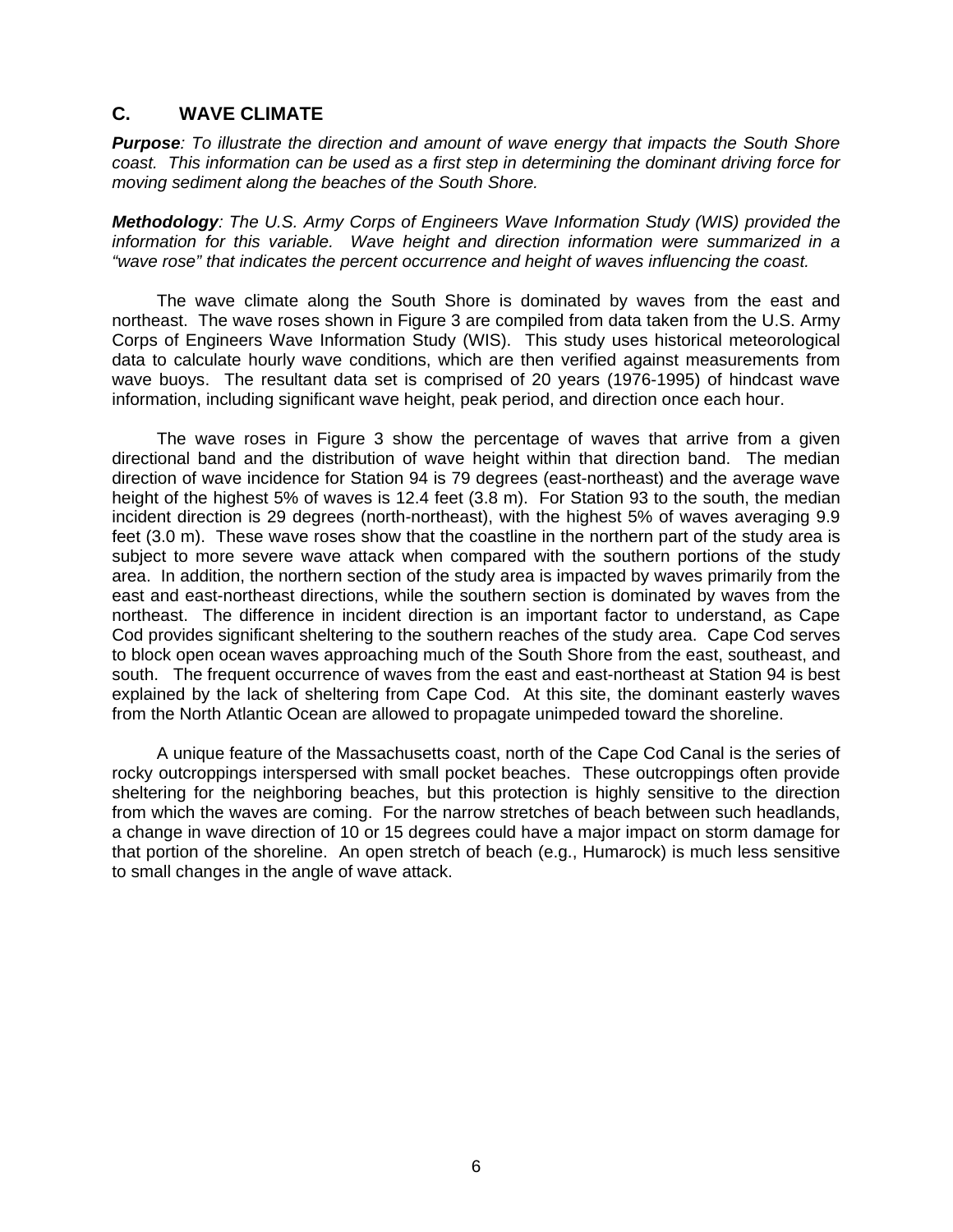

Figure 3. Wave Climate - Wave roses for two offshore wave hindcast stations showing the eastdominated wave conditions for the open ocean (Station 94) and more northeast dominated wave conditions for shorelines sheltered by Lower Cape Cod (Station 93). The wave roses divide wave data into direction bands and color code by wave height. The data is plotted radially by percent occurrence, which is labeled in the left portion of the rose. The wave data is from 1976-1995.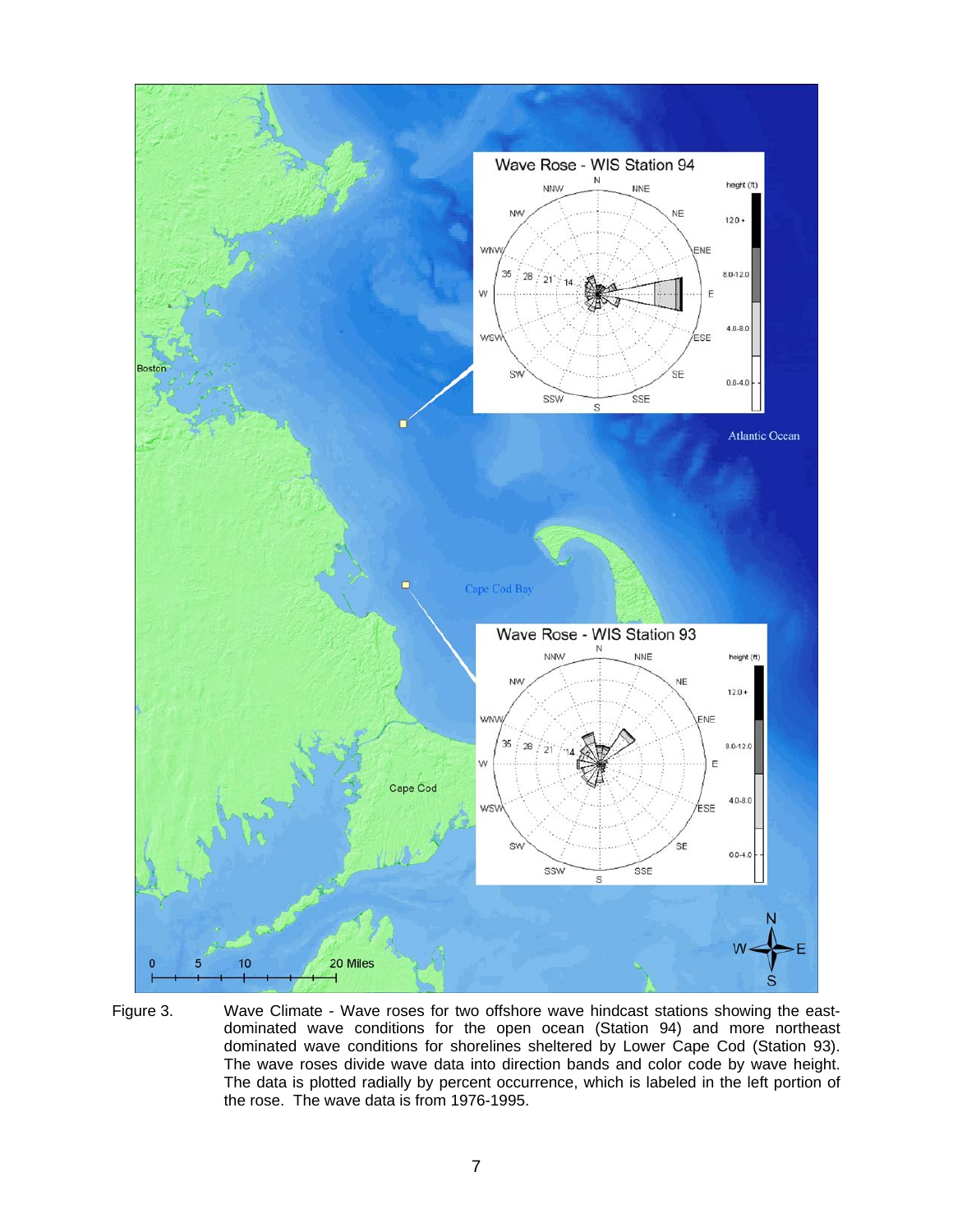#### **D. STORM SUSCEPTIBILITY**

*Purpose: To illustrate the relative magnitude of surge elevations relative to different returnperiod events. This variable indicates that Massachusetts shorelines influenced predominantly by relatively frequent northeasters are more susceptible to storm damage on an annual basis than shorelines influenced predominantly by less frequent hurricanes.* 

*Methodology: The 1-year and 100-year return period still water storm surge levels were determined from the 1988 U.S. Army Corps of Engineers Flood profiles. These 1-year and 100 year return period events were selected to illustrate the relatively large difference in storm susceptibility between coastlines dominated by northeast storm events (including the South Shore) and those dominated by tropical storm events (e.g. hurricanes).* 

 Due to the unique geographic location of Massachusetts, both tropical (originate in the tropics) and extra-tropical (originate in mid-latitudes) storm events are important to the characterization of potential coastal hazards. For the shorelines in Buzzards Bay, as well as along the south shore of Cape Cod, Martha's Vineyard, and Nantucket, hurricanes typically are considered the storms of record. However, storm damage along the remainder of the Massachusetts coast is dominated by extra-tropical storm events (northeasters). Tropical storms and hurricanes generally move across Massachusetts rapidly (often in a few hours); however, their storm surge can be substantial, especially in large semi-enclosed basins oriented toward the direction of storm approach (e.g., Buzzards Bay). In addition to their rapid passage, significant hurricane events are relatively infrequent, with only two Category 1 Hurricanes making official landfall (where the center of the Hurricane eye crosses the shoreline) in Massachusetts during the past 100 years (1916 and 1954). Hurricane landfalls in the Massachusetts region are shown on Figure 4. However, extensive damage has been caused by more powerful hurricanes that made landfall west of Massachusetts, including hurricanes in 1991 (Bob), 1944, and 1938. In contrast, northeast storms typically occur several times per year, generally between late October and April. Although the sustained winds are typically less than hurricane-strength, the duration of these storms can be problematic, causing coastal flooding situations for upwards of two-to-three days for severe storms. Although storm surge elevations associated with northeast storms are not as severe as major hurricanes, their relatively frequent occurrence and duration create significant coastal hazards along the South Shore. To evaluate the susceptibility of the South Shore to these storms an analysis of storm surge elevations and storm frequency was performed.

 Figure 5 illustrates the 100-year storm surge levels along the Massachusetts coast. Due to the limited data available, it is not possible to determine an accurate 100-year storm surge level along the undeveloped shoreline of outer Cape Cod, or along the south shores of Martha's Vineyard or Nantucket. The 100-year storm surge elevation represents the Stillwater elevation without the local influence of waves. The highest storm surge levels experienced in Massachusetts occur in Buzzards Bay, where the 1938 hurricane caused a storm surge in excess of 14 feet NGVD. However, it should be noted that most of the Massachusetts coast has 100-year storm surge levels in excess of 10 feet NGVD.

 As shown in Figure 6, for the shorelines of Buzzards Bay and the south shore of Cape Cod, the difference between the 1-year and 100-year storm surge elevations is generally between 6-8 feet (1.8-2.4 m), with areas where the difference is greater than 8 feet (2.4 m) in the upper reaches of Buzzards Bay. This indicates quite clearly that the annual winter storms of the region result in storm surge elevations significantly lower than those associated with a rare, severe tropical storm, such as a hurricane. In short, a severe hurricane impacting the area will be accompanied by historic flooding and associated damage. Although hurricane's can cause damage along the entire Massachusetts Coast, areas most susceptible to this damage are the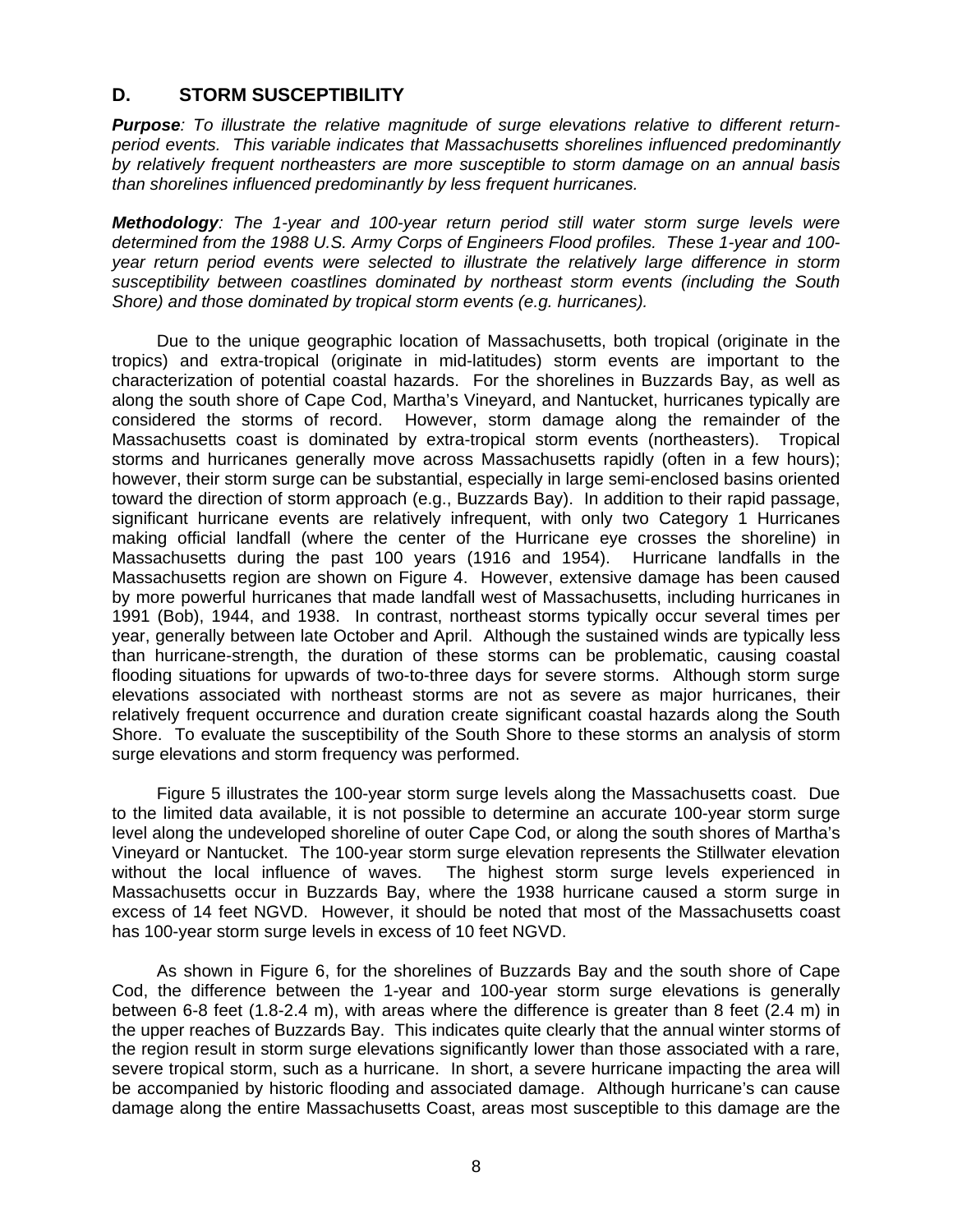south-facing shoreline including the Buzzards Bay coast, the southern shore of Cape Cod, Nantucket, and Marthas Vineyard.

 In contrast to the expected relation between storm severity and storm surge elevations along the south facing coast of Massachusetts, the Massachusetts Bay and Cape Cod Bay shorelines show quite a different trend. For this section of the coast, the difference between the 1-year and 100-year storm surge elevations is only 2-4 feet, except for a small area on either side of the Cape Cod Canal, where the difference is just over 4 feet. This indicates that the storm surge elevations associated with typical northeasters experienced on an annual basis produce almost as much flooding as the epic storm which has a 1% chance of occurring in any given year. Therefore, shorelines dominated by northeast storms experience storm surge elevations that cause flood damage nearly every year. Although not evaluated, the impact of these northeast storms often is related as much to duration as the ultimate elevation of the storm surge.



Figure 4. Historical hurricane tracks impacting Massachusetts from 1858 to 2000.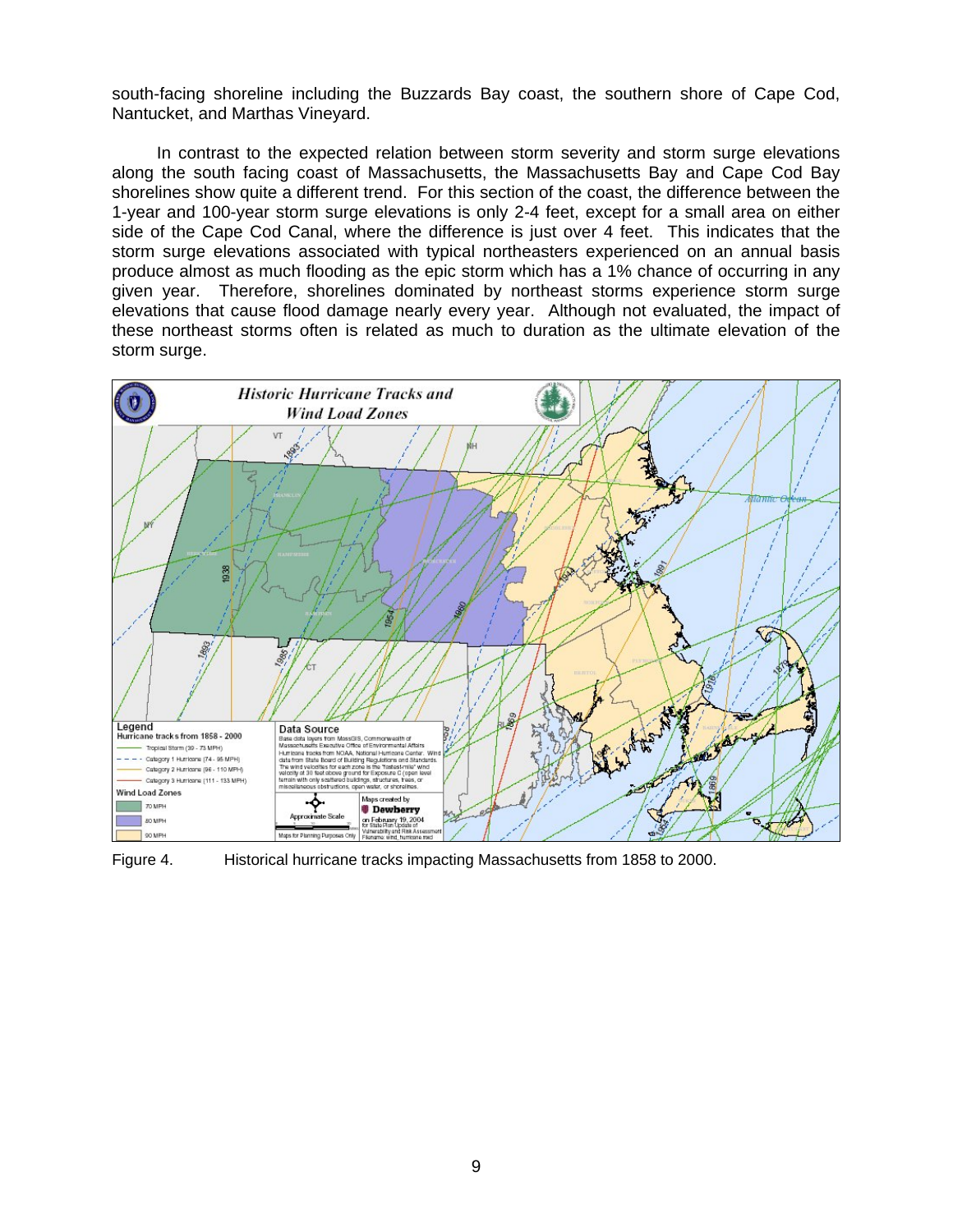

Figure 5. 100-year coastal storm surge elevations along the Massachusetts shoreline (derived from Tidal Flood Profiles, New England Coastline. U.S. Army Corps of Engineers, New England Division, September, 1988).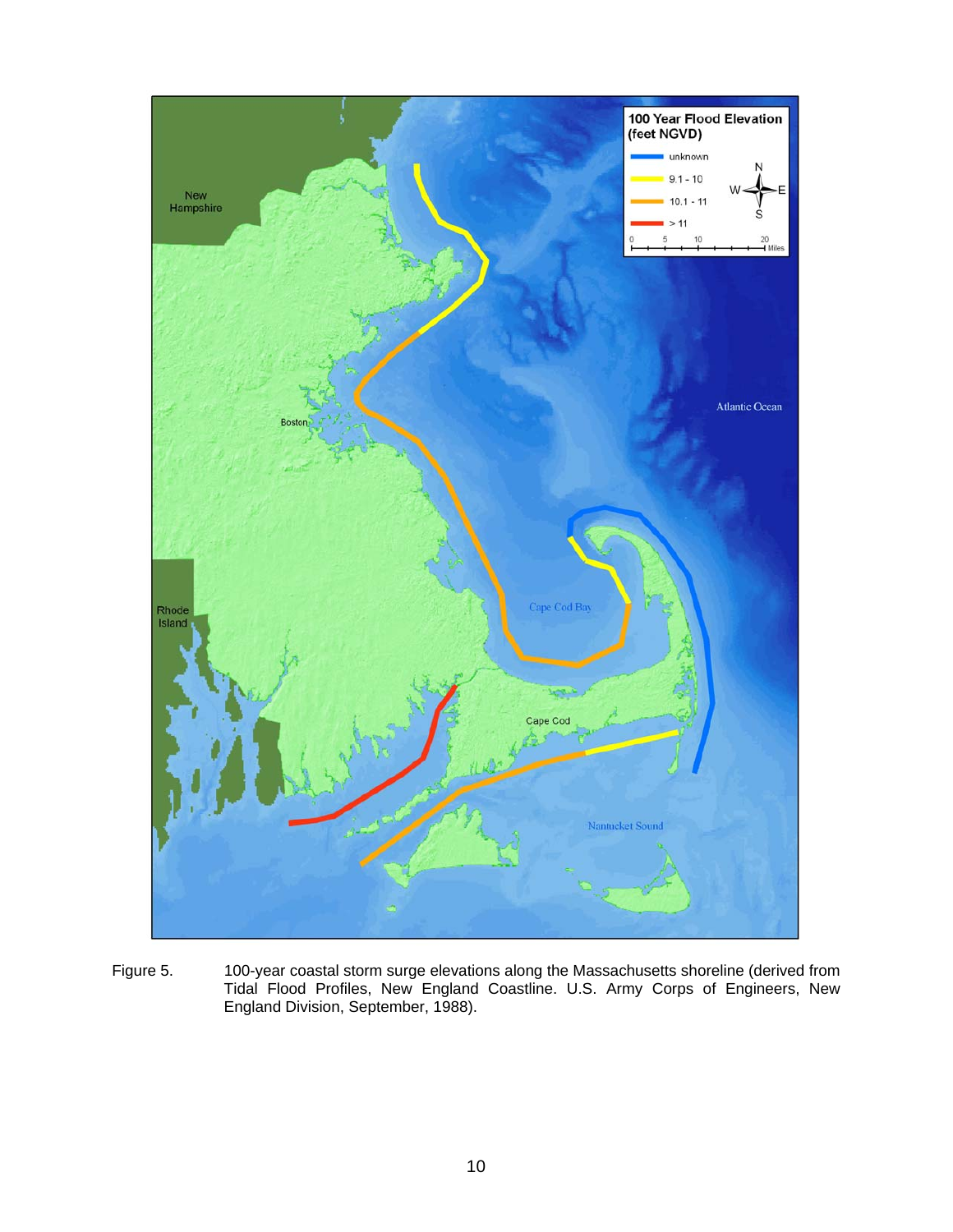

Figure 6. Difference between 1-year and 100-year coastal storm surge elevations along the Massachusetts shoreline (derived from Tidal Flood Profiles, New England Coastline. U.S. Army Corps of Engineers, New England Division, September, 1988).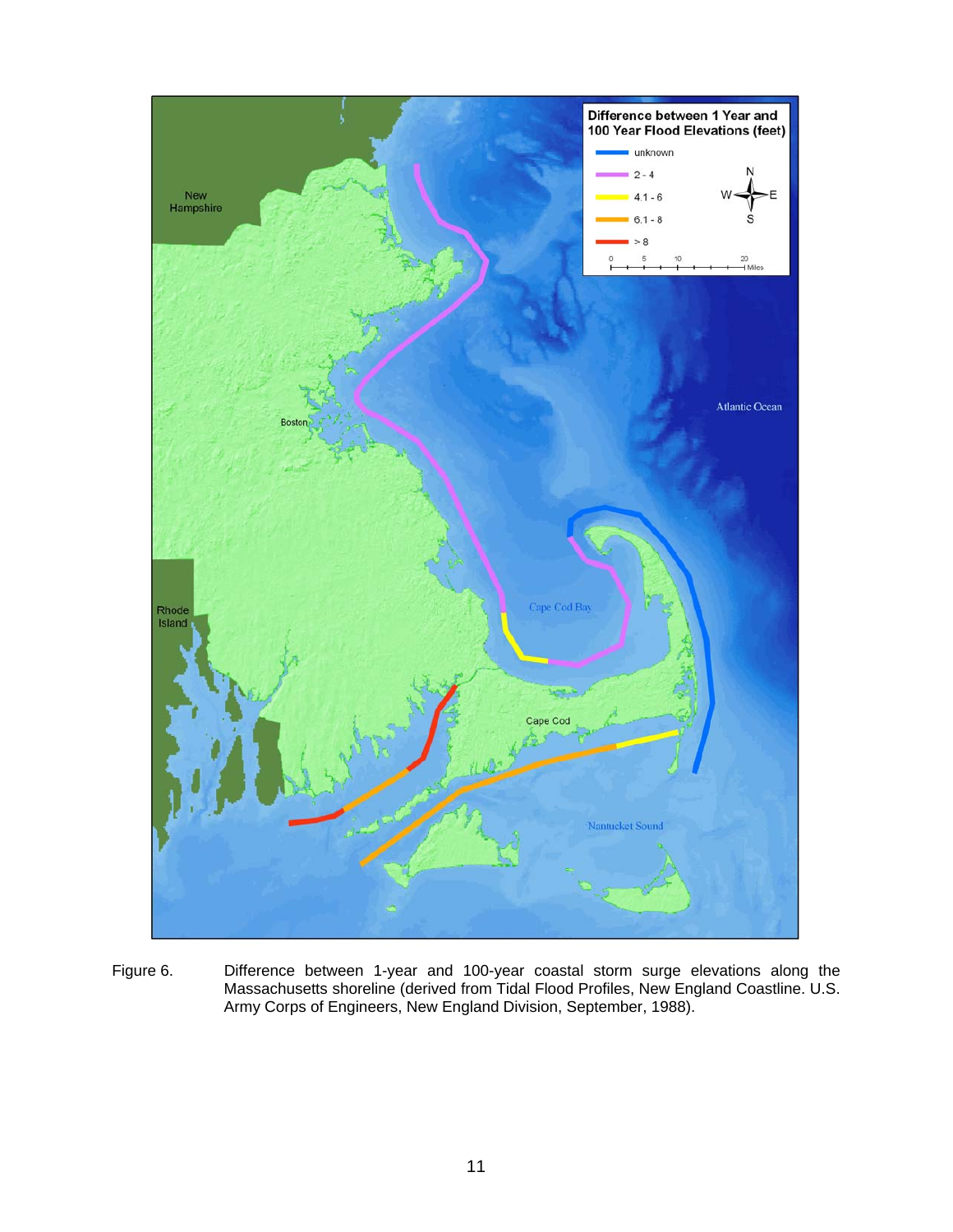#### **E. PROPERTIES WITH MULTIPLE FEDERAL FLOOD INSURANCE CLAIMS**

*Purpose: To illustrate the distribution of past storm damage resulting in flood insurance claims by property owners.* 

*Methodology: The information for this variable was derived from the existing MCZM database summarized in the report "Analysis of Massachusetts Repetitive Loss Damages: 1978 to 2002. As noted, the maps represent the general distribution of properties with multiple flood insurance claims and do not reflect exact locations (per Privacy Act).* 

 For the purpose of this study, this variable represents repetitive loss properties, defined by the Federal Emergency Management Agency (FEMA) as any property that has sustained two or more claims in excess of \$1,000 over a rolling 10-year period. Some of these insured properties have sustained multiple losses since 1978, while others have recorded only the minimum of two losses within a given 10-year period. The approximate location of each repetitive loss property is shown as a red dot on the maps. Since this variable only represents properties where claims were made to FEMA as part of the National Flood Insurance Program, it does not represent damage to all coastal properties.

#### **F. HISTORICAL SHORELINE CHANGE RATE**

*Purpose: To illustrate a site-specific understanding of the historical rate of shoreline change along each section of the coast. This information can be used for regional planning efforts, as*  well as for evaluating the potential impact of coastal projects on the regional shoreline system. *Since a majority of shoreline armoring within this region was constructed between the early to mid 20th century and the present, the shoreline change analysis represents rates associated with the existing condition of the coast.* 

*Methodology: The 1938 and 1950's shoreline locations were derived from "Massachusetts Shoreline Change Project: 1800's to 1994", which were previously digitized from NOAA Tsheets. The 2001 shoreline was created from the 2001 aerial photographs, supplemented with the 2000 LIDAR data used to help resolve uncertainties. In addition, differential GPS surveyed shorelines in the Towns of Hull, Scituate, and Plymouth were utilized to ground-truth the 2001 shoreline location. Using these temporal endpoints, the net change in shoreline position and resultant shoreline change rate were calculated.* 

 Many of the coastal engineering structures that influence sediment transport and shoreline change along the South Shore were constructed over the past 50 to 75 years. As a result, the 1950/52 to 2001 time period has been selected as the most appropriate representation of recent shoreline change. The lone exception is in the Nantasket area, where no data were available from the 1950's and so data from 1938 and 1978 were used to compare to 2001. Shoreline change rates during this period represent shoreline response following construction of most coastal engineering structures along the Massachusetts South Shore.

 Using these temporal endpoints, shoreline change rates were calculated every 131 feet (40m) for the entire length of the study area. The shoreline change rate is indicated by both the length and color of the transect lines along the coast. The length of the transect line shows relative magnitude of the change rate. The greens and blues indicate accretion while yellows and reds show erosion. Each map legend shows a small area of black near the center of the color bar. This region indicates that the value of the shoreline change rate for that transect is within the statistical uncertainty of the analysis itself and not that the change rate was calculated to be zero. If a transect's change rate falls within this uncertainty, it is shown on the map with a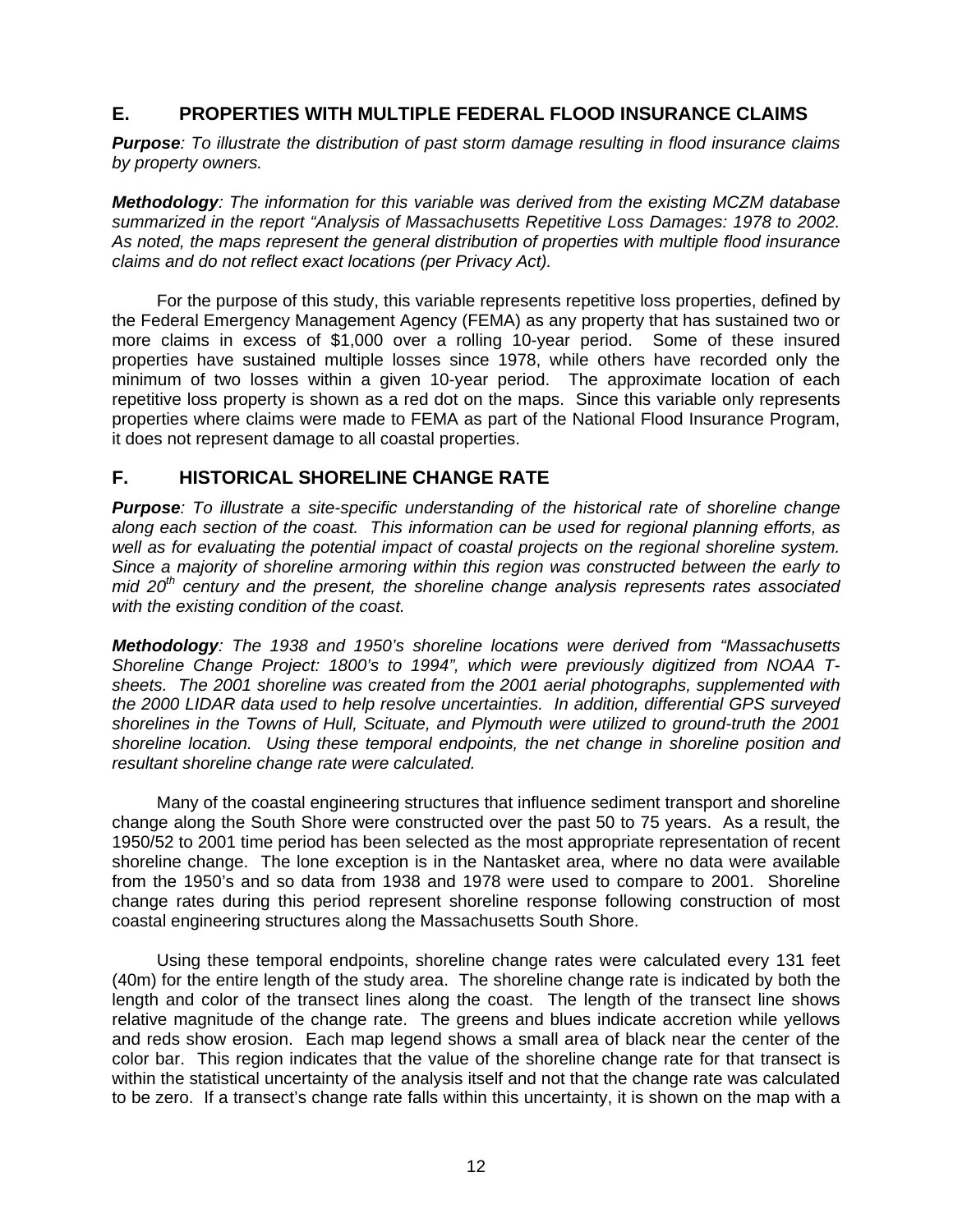small length to increase its visibility. As a result, these black colored transects are the lone case where the transect length does not indicate the relative magnitude of the change rate.

 A separate technical report, *South Shore Shoreline Change Analysis: Hull to the Cape Cod Canal, MA*, describes in detail the methodology used to develop the historical shoreline change rates for the South Shore coastline.

#### **G. LITTORAL CELLS**

*Purpose: To delineate boundaries that serve to inhibit movement of sediment along the shoreline. Littoral cells can be used to evaluate the potential adverse impacts of coastal construction projects on a regional basis.* 

*Methodology: Applied Coastal utilized available literature, aerial photography, and professional judgment to determine the appropriate boundaries of littoral cells within the study area. Literature consisted of scientific papers and reports associated with regional and sometimes local wave climate, coastal geologic processes, and/or coastal engineering design. Review of aerial photography combined with knowledge of coastal processes was used to refine littoral cell boundaries in some areas. In addition, local knowledge derived from coastal project experience provided information regarding littoral cell limits.* 

 For the purposes of this study, a littoral cell is defined as a section of shoreline where longshore sediment transport occurs without interruption. The boundaries of the cell are delineated by some feature (typically a headland or inlet) that inhibits sediment from continuing to travel along the shoreline. In this sense, the littoral cells can be a tool for initially evaluating the area of impact associated with a given project. For the series of maps presented in the *South Shore Coastal Hazards Characterization Atlas*, the littoral cell boundaries are shown as shore-perpendicular dashed lines on the maps. Where possible, entire littoral cells are shown on a single map, since the initial step in evaluating a coastal development project is to view the project in a regional context. The mapping of the chosen littoral cells should not be taken to mean that there is no transfer of sediment from one cell to the next. Sediment transport occurs over a large range of spatial and temporal scales; therefore, each of the cells mapped in the *Atlas* are themselves part of the larger littoral system. Large-scale processes such as sediment transport across the inner continental shelf can be responsible for transport between littoral cells. In addition, storms can cause inter-littoral cell movement by transporting material beyond the limits of the typical surf zone.

 Development of littoral cell boundaries was based on a thorough review of available data, as well as local and regional knowledge developed over the past 15 years of working on coastal-related issues in Massachusetts. In addition, James O'Connell, Coastal Processes Specialist with the Woods Hole Oceanographic Institution's Sea Grant Program provided feedback regarding the selected littoral cell boundaries, specifically in the Towns of Marshfield and Duxbury.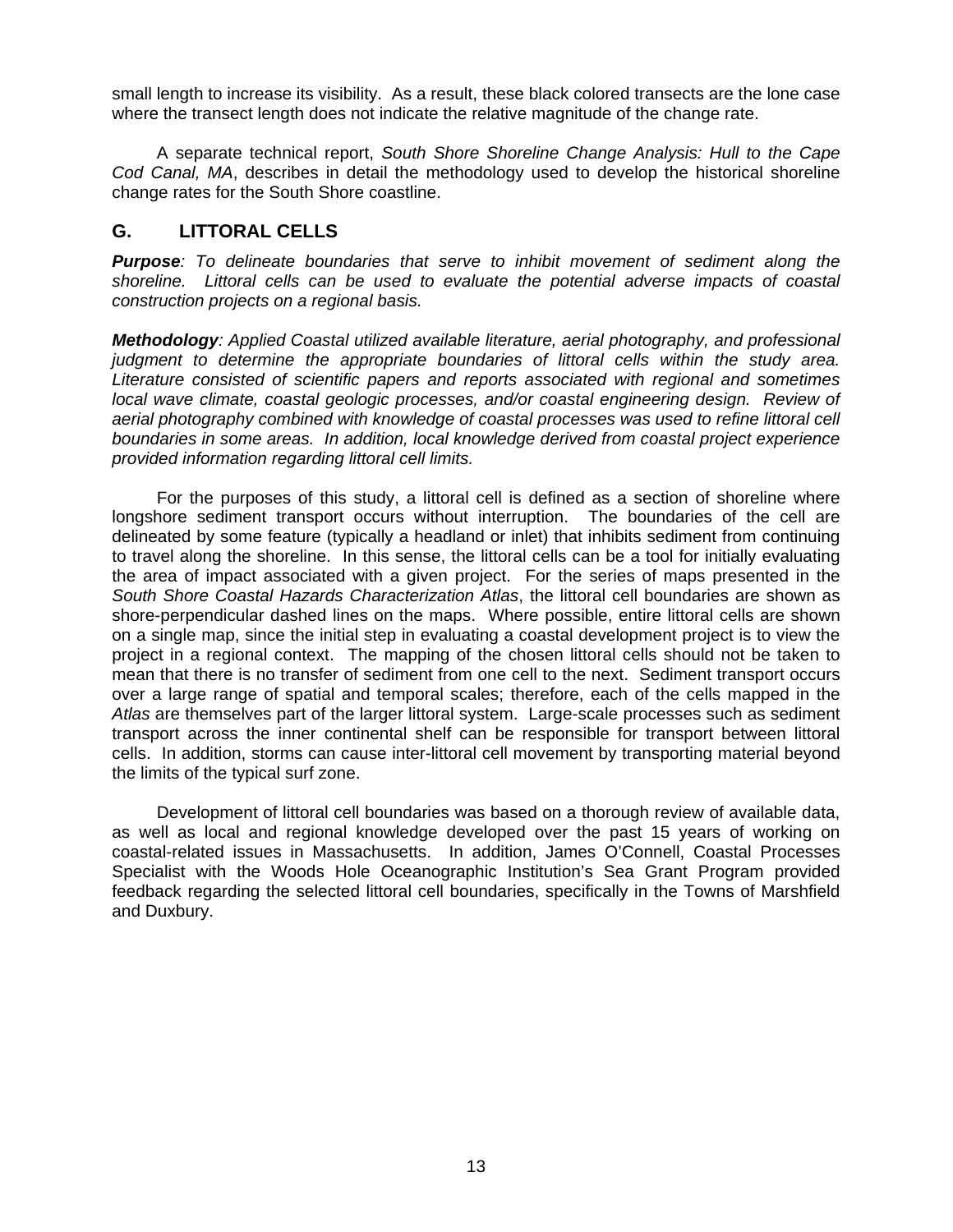#### **H. SHORELINE TYPE**

*Purpose: To illustrate the dominant shoreline landform that governs coastal geological processes. Understanding shoreline type can aid in project review by indicating which shoreline areas are potential sediment sources for downdrift beaches. In addition, it is important to understand that areas delineated as barrier beaches typically are susceptible to storm overwash; therefore, natural landward migration of these features should be anticipated.* 

*Methodology: In general, the existing shoreline type classification from "Patterns of Repetitive Loss in the Massachusetts Coastal Zone" provided the basis for this variable; however, both refined delineation of shoreline type and modifications to the definitions were performed by Applied Coastal. "Patterns of Repetitive Loss" delineated shoreline type on a 1000 meter grid. For the South Shore Coastal Hazards Characterization Atlas, delineation of the shoreline type was refined through review of the 2001 aerial photography, site-specific knowledge, and consultation with CZM's Coastal Geologist, Rebecca Haney. James O'Connell, Coastal Processes Specialist with the Woods Hole Oceanographic Institution's Sea Grant Program, provided additional feedback regarding the selected shoreline type boundaries, specifically in the Towns of Marshfield and Duxbury. Definitions of shoreline type were modified to more accurately represent coastal features along the Massachusetts shoreline. Specifically, naturally erosion-resistant coastal banks were separated from coastal banks as a result of input received. The separation was performed because the glacially-derived shorelines contain significant areas where glacial till slows the natural coastal erosion processes. Delineation of these areas was based upon site-specific knowledge, as well as aerial photographic analysis.*

 The shoreline type variable indicates the major geomorphology that governs how the natural shoreline responds to the various wave and tide forces experienced along the coast. The classification of shoreline types include the following:

- **Port and Industrial Shorelines**  Shorelines of this type were characterized by largescale industrial or port developments containing bulkheads, retaining walls and seawall. It is typical that such construction has permanently altered the surrounding landforms in a manner that makes identification of the previous natural landform problematic. For the South Shore area evaluated, only Plymouth Harbor and the Pilgrim Nuclear Power Station were designated as this shoreline type.
- **Sandy, Barrier, and Cobble Beaches**  These are reaches of sandy, cobble or mixed beach which are not backed by coastal banks. Although beach grain size varies dramatically along the South Shore, ranging in size from fine sand to cobble, all beach systems were classified as the same shoreline type. Beach shorelines, regardless of grain size characteristics, perform in a similar fashion to both average daily wave conditions and higher-energy storm conditions. Typical examples of barrier beaches along the South Shore include Nantasket Beach, Humarock, Duxbury Beach, and Plymouth Long Beach. In addition to the major beach systems along the South Shore, a number of pocket beaches also exist. A pocket beach is a relatively short length of sand or cobble shoreline which is located between two headland features.
- **Estuaries, Lagoons, Mud Flats, Salt Marshes** This category encompasses the perimeter of protected waters along the South Shore whose shorelines are characterized by low lying mud flats or salt marshes. These more quiescent estuarine shorelines are generally less susceptible to wave erosion; however, the effects of flooding from storm surge may still cause them to be considered high hazard areas. These shorelines can be found inside of all inlet systems along the South Shore, with a majority of the area contained within Duxbury Bay and Plymouth Harbor.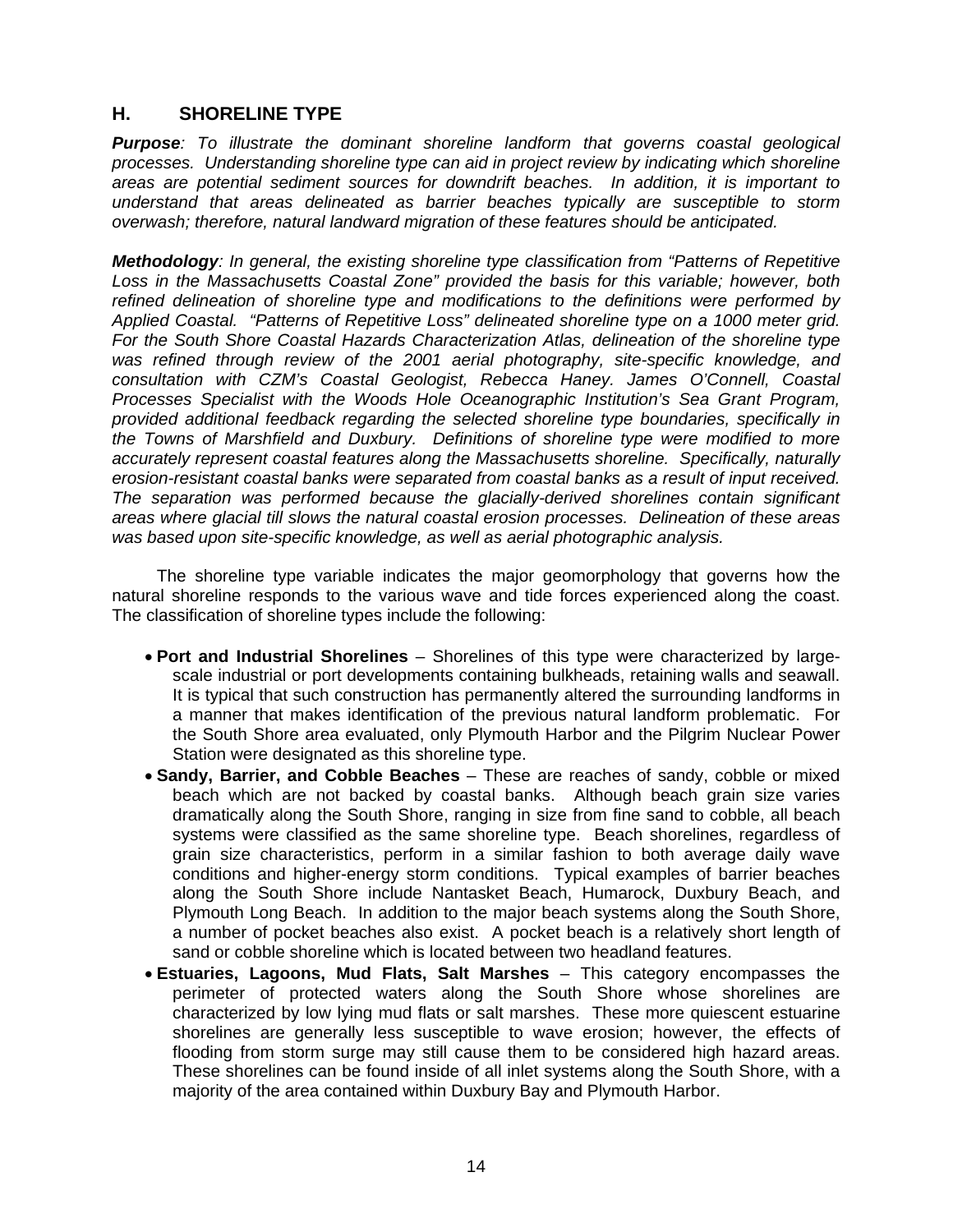- **Naturally Erosion Resistant Coastal Banks**  These are coastal banks consisting of consolidated glacial till that are typically fronted by large stone and boulders that have eroded from the bank itself and now help reduce wave impact at the base and protect the bank from erosion. Due to the glacial origins of the Massachusetts shoreline, coastal banks can consist of a variety of sediment types, ranging from clay to housesized boulders. Because of these sediment characteristics, some of the coastal bank deposits are more resistant to erosion than others. Typically, these naturally erosionresistant shorelines appear as headlands or promontories. For the South Shore analysis, a combination of site-specific knowledge, the 2001 aerial photography, and nautical charts published by the National Oceanic and Atmospheric Administration (NOAA) were utilized to delineate erosion-resistant coastal banks. Both the aerial photography and NOAA charts were helpful in delineating nearshore boulder fields that are indicative of an erosion-resistant coast. Shorelines of this type can be found from Hull to Plymouth (e.g., Point Allerton, Gurnet Point, and Rocky Point).
- **Coastal Banks**  Coastal banks of soil that were not defined as "naturally erosion resistant" were classified as coastal banks. The banks in this shoreline type consist primarily of sediment ranging in grain size from clay to cobble, with little or no boulders. Significant stretches of coastal banks exist in Marshfield and Plymouth (e.g., Nameloc Heights and White Cliffs).
- **Rocky Coast**  Although much of the Massachusetts shoreline consists of glacial sediments, major portions of the North Shore and some sections of the South Shore consist of bedrock outcrops, classified here as rocky coasts. A majority of this shoreline type is found in Cohasset, where pocket beaches have formed between the jagged outcrops. These shorelines were identified through site-specific knowledge in addition to the 2001 aerial photography.

#### **I. DOMINANT COASTAL PROCESSES**

*Purpose: To illustrate the fundamental processes that influence sediment movement along the South Shore. Although all, or at least most, coastal processes influence sediment movement in every region, only the dominant processes are presented in the Atlas.* 

*Methodology: The dominant coastal processes were developed from a review of shoreline type, as well as extensive regional and local knowledge of factors that influence littoral processes (e.g. waves, tides, storm surge, wind, etc.). Dominant coastal processes are only delineated in areas where sediment movement is important, i.e. shorelines exhibiting active movement of nearshore sediments.* 

 Along most areas of the Massachusetts coast, waves provide the primary force for reshaping the shoreline. However, the glacially derived sediments of Massachusetts do not form a straight smooth shoreline, but rather a jagged coast punctuated with rock outcrops and ancient drumlin deposits (consisting of sediment ranging from clay to house-sized boulders). Due to long-term coastal erosion (the reworking of glacial deposits), beaches have formed between or adjacent to these naturally erosion-resistant features. The natural variability in shoreline type influences the coastal processes that dominate how a particular shoreline stretch responds to the long-term effects of waves and tides, as well as the infrequent short-term influence of storm waves and surge. Based on the regional geomorphology and exposure of the coast to open ocean wave conditions, it was possible to assess the dominant coastal processes governing the various shoreline regions of the Massachusetts South Shore.

 This series of maps provides information regarding the dominant processes controlling sediment transport and the shoreline stability. As described in the map legend, the primary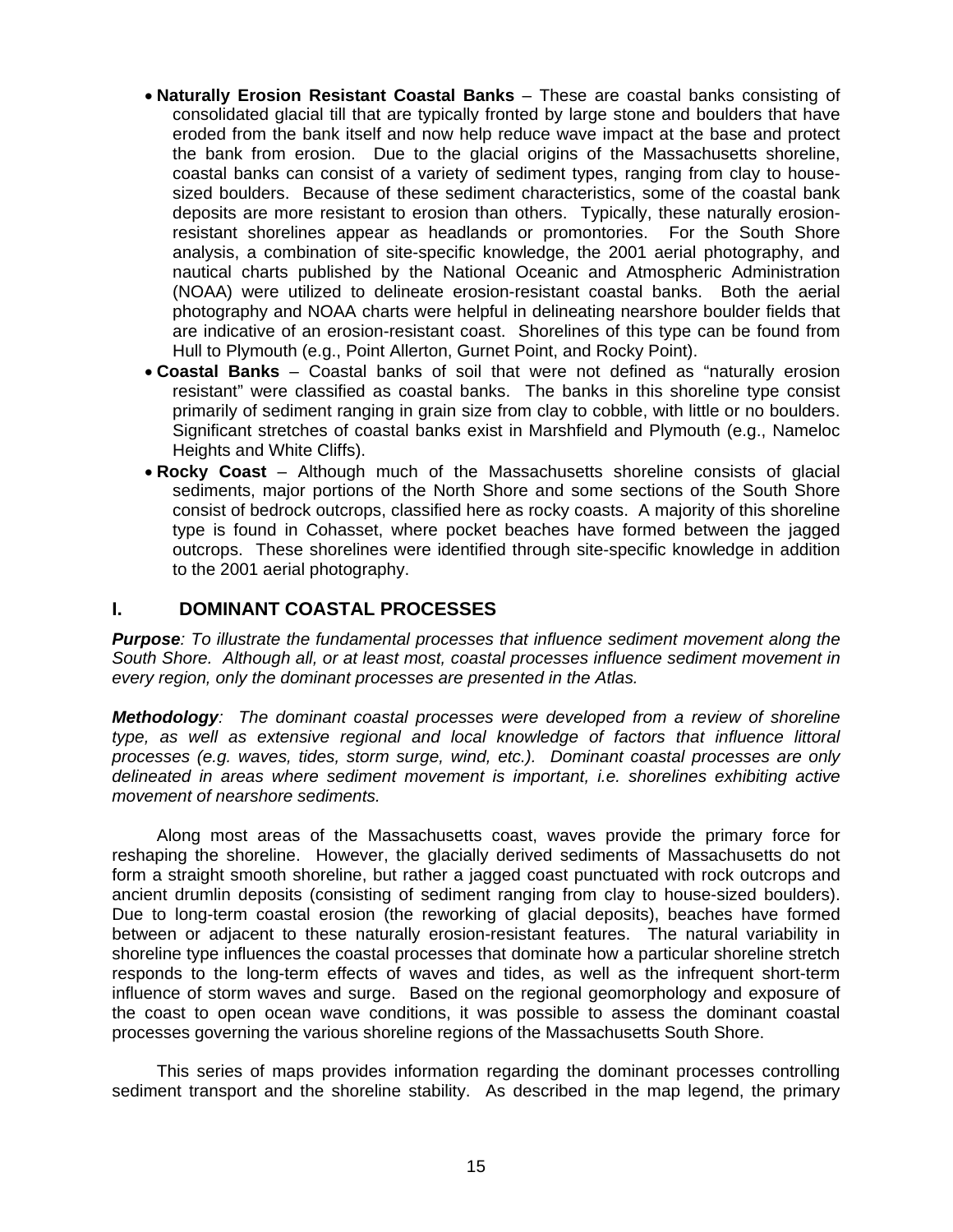coastal process is drawn nearest to the shoreline. Other important coastal processes that influence local sediment transport are shown seaward of the dominant process. It should be noted that most or all of the coastal processes might influence a particular stretch of shoreline; however, only processes that have an impact on long-term shoreline evolution for a majority of the shoreline being considered are presented on the maps.

• **Longshore Sediment Transport** - When waves break in the surf zone, much of their energy is released in the form of a current that flows parallel to the shoreline. This wave-driven current moving along the coast is called the longshore current. If the waves have sufficient energy, they can mobilize sediment into the water column (e.g., due to wave breaking). This sand will be carried by the longshore current, moving it down the beach. This process of suspended sand being carried along the coast by the longshore current is referred to as longshore sediment transport.

This process should not be thought of as sand flowing along the coast at a steady rate at all times. Rather, longshore sediment transport is better understood as an episodic event related to periods of high wave energy. With larger waves there is a wider surf zone, stronger longshore currents, and an increase in the amount of sand that is suspended in the water column. As a result, large amounts of sand can be moved over the course of a single storm while very little sand might be moved during a calm period of several weeks or months.

Along a majority of the South Shore, the dominant direction of longshore sediment transport is from north to south. However, any shoreline can experience periods of reversal and certain beaches may experience net longshore transport from south to north due to sheltering from neighboring landmasses.

Where appropriate, the long-term direction of longshore sediment transport (or littoral drift) has been depicted as arrows on the Dominant Coastal Processes maps. These arrows only indicate net direction of transport and do not indicate the relative magnitude of transport. The direction of longshore sediment transport was delineated only where sufficient information was available to determine the net direction of sediment movement.

- **Cross-Shore Sediment Transport** In addition to sand moving parallel to the coast, there is also a component of transport that moves sediment onshore and offshore. A familiar example of this is the formation of a winter beach profile, where sand is moved from the dry beach to shallow water areas offshore, typically forming a nearshore bar. Offshore sand migration typically occurs during the winter months and in the summer months this sand is returned to the beach. In general, steeper, high-energy waves during the winter months cause sediment to move seaward and the milder late spring through fall wave climate causes sand to migrate back onto the beach face. The movement of sand back and forth perpendicular to the shoreline is called cross-shore sediment transport. This process is dominant on pocket beaches (relatively short beaches between sections of rocky or erosion-resistant coast), where there is little opportunity for a strong longshore current to be generated. Cross-shore sediment transport is often dominant on cobble beaches, where long-term lower energy longshore processes cannot mobilize the gravel and cobble material.
- **Aeolian Transport** Under strong enough winds, the sand along the dry beach can be mobilized and carried away from its original location. This transport of dry sand by wind forces is called aeolian transport. Any impediment to the sand's movement along the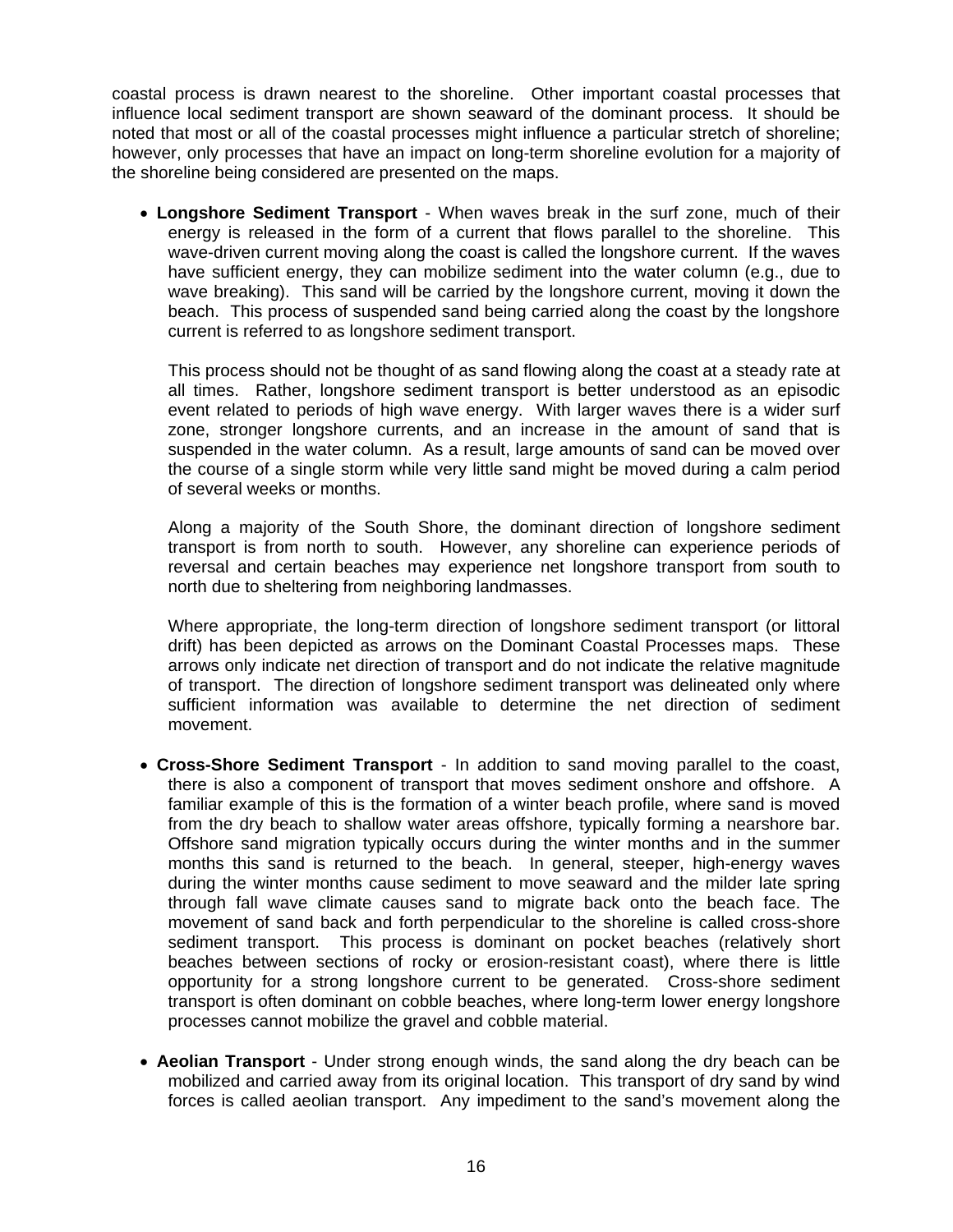beach can serve to limit windblown transport. Fencing and beach grass planting are common examples of such efforts to limit aeolian transport and/or encourage the deposition of wind blown sands in specific locations such as on an existing dune.

- **Tidally Induced Transport** At most inlets, the currents due to the tide are strong enough to suspend and move sediment. For this reason, these inlets can remain open without significant dredging requirements. Tidal currents alone can be strong enough to shape those sections of beach immediately adjacent to the inlet. For the purpose of this map series, the migration of sand due to tidal currents is referred to as tidally induced transport. Due to the relatively large tide range along the South Shore, inlet tidal currents typically are strong and have a large influence over sediment transport in the vicinity of inlets.
- **Bank Erosion** The banks on the South Shore consist of a wide range of sediments including glacial till and sandy outwash material. Coastal bank erosion provides an important source of material to beaches, tidal flats, and salt marshes. In general, the erosion of banks can be attributed to direct wave impact at the base, which removes material. Following the erosion at the base of the bank, the upper portions collapse under their own weight, falling to the beach below. Other mechanisms that can play a role in bank erosion include upland runoff, groundwater seepage through the bank face, freezing and thawing cycles, and direct erosion from wind and rain.

It should also be noted that bank erosion is largely an episodic event, corresponding to storm conditions with high water levels and large waves. This episodic erosion should be kept in mind when considering average erosion rates for banked shorelines.

• **Barrier Beach Overwash** - Overwash is the flow of water and sediment over a beach and/or dune crest that does not directly return to the ocean. Overwash begins when the runup level of waves, usually coinciding with a storm surge, exceeds the local beach or dune crest height. As the water level in the ocean rises to a level where the beach or dune crest is over-topped, a steady sheet of water and sediment runs over the beach system. Along barrier beach systems, sand derived from the beach face overwashes into the bays or harbors backing the barrier. On undeveloped barrier beaches (e.g. Duxbury Beach), overwash and aeolian transport are the mechanisms by which the barrier migrates in response to sea-level rise. As a result of major storms, dunes can be destroyed or weakened along barrier beaches. Barrier beach weakening typically is temporary, as natural coastal processes rebuild the barrier. Regions starved of natural littoral sediments may experience long-term weakening of the beach's natural stormprotection function.

#### **J. COASTAL ENGINEERING STRUCTURES**

*Purpose: To illustrate the location and extent of coastal engineering structures along the South Shore.* 

*Methodology: The existing MCZM Coastal Structures Inventory was verified using information from various Town reports, regional knowledge, and review of the 2001 aerial photographs and the 2000 LIDAR data.* 

 Coastal engineering structures along the South Shore were mapped using site-specific knowledge, coastal structures inventories performed for various towns, the MCZM coastal structures inventory (compiled 2002-2003), and the 2001 aerial photographs. The mapping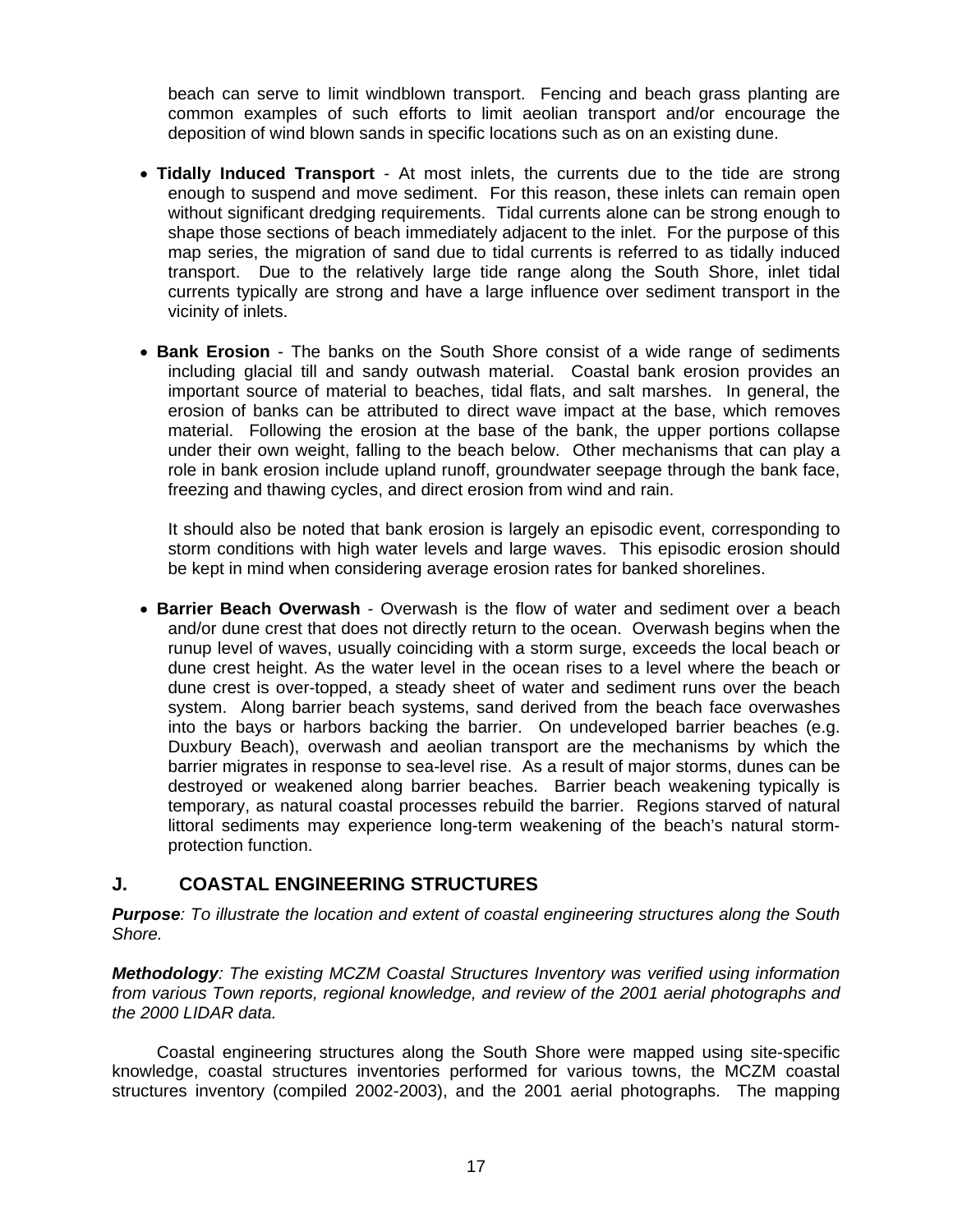includes man-made shore protection structures constructed along the beach and bluffed shorelines for the purpose of altering the natural movement of beach material and/or preventing landward migration of the shoreline. Structures that were buried and not visible for the ground surveys or in the aerial photographs are not depicted. This category includes structures that are both parallel and perpendicular to the shoreline such as: groins, jetties, bulkheads, vertical seawalls, revetments, and breakwaters. These maps provide a good understanding of the amount of coastal armoring that exists along the South Shore, within the limitations mentioned above. Based on this analysis approximately 26 miles (or ~30%) of the South Shore shoreline is fronted by coastal engineering structures, not including regions that may be protected by shore-perpendicular structures (e.g., groins and jetties). Prior to construction of these shore protection structures, sediment contained in the coastal banks and beaches was available to downdrift shorelines.

#### **K. BEACH WIDTH FRONTING COASTAL BANKS**

*Purpose: To assess the amount of potential protection afforded coastal banks by the fronting*  beach as an indicator of relative coastal bank stability. Based on local and regional *observations of beach width fronting coastal banks, Applied Coastal developed this variable as a guide for assessing how beach width can be related to susceptibility of a coastal bank to storm wave attack and the related stability.* 

*Methodology: The beach width was calculated as the distance between the newly developed 2001 shoreline and the 15' NAVD contour. The 15' contour is used to represent the location of the toe of bank based upon a comparison of differential GPS surveyed locations overlain on the LIDAR contour data. The 15' NAVD contour is specific to the tide range and wave condition characteristics of the South Shore.* 

 The Massachusetts coast is somewhat unique in that it features a significant amount of coastal bank shoreline comprised of glacially-derived erodable sediments. There are many variables that play a role in bank erosion including rainwater runoff, groundwater seepage through the bank face, freezing and thawing cycles, and direct erosion from wind and rain. However, the foremost contribution is from direct wave attack and the removal of material at the toe of the bank. When enough material is removed, the higher elevations of the bank collapse to the beach below and the fallen material is soon removed by wave action, causing landward retreat of the shoreline. If no cohesive sediments exist within the coastal bank (i.e., clay and silt), the stable slope for coastal banks (angle of repose) is approximately 1:3 (vertical:horizontal) or about 30˚. If erosion at the toe of the slope causes the bank to be steeper than this, the bank will eventually equilibrate (or collapse) to its more stable slope.

 Observations along the South Shore reveal that certain sections of bank coast are well vegetated and others are completely denuded (void of vegetation). The presence of natural vegetation (i.e. not supplemented by planting) on the sloped face of the bank is a clear indication that it hasn't suffered any significant erosion in the past few years. In contrast, the denuded banks have been eroded recently and have not been stable long enough to allow plants to establish a stable base naturally. However, planting on a denuded bank is one potential way to slow erosion.

 The width of the beach fronting the banks can be an indicator of whether the bank face is stable. To be precise, the beach *volume* in front of the bank is the dominant variable, but the beaches fronting the bluffed shorelines along the South Shore have similar slopes and most bank shorelines lacking fronting dune systems. The beaches typically consisted of a steady mild slope from the waterline back to the toe of the bank. Because of this, beach width provides a good indicator of beach volume.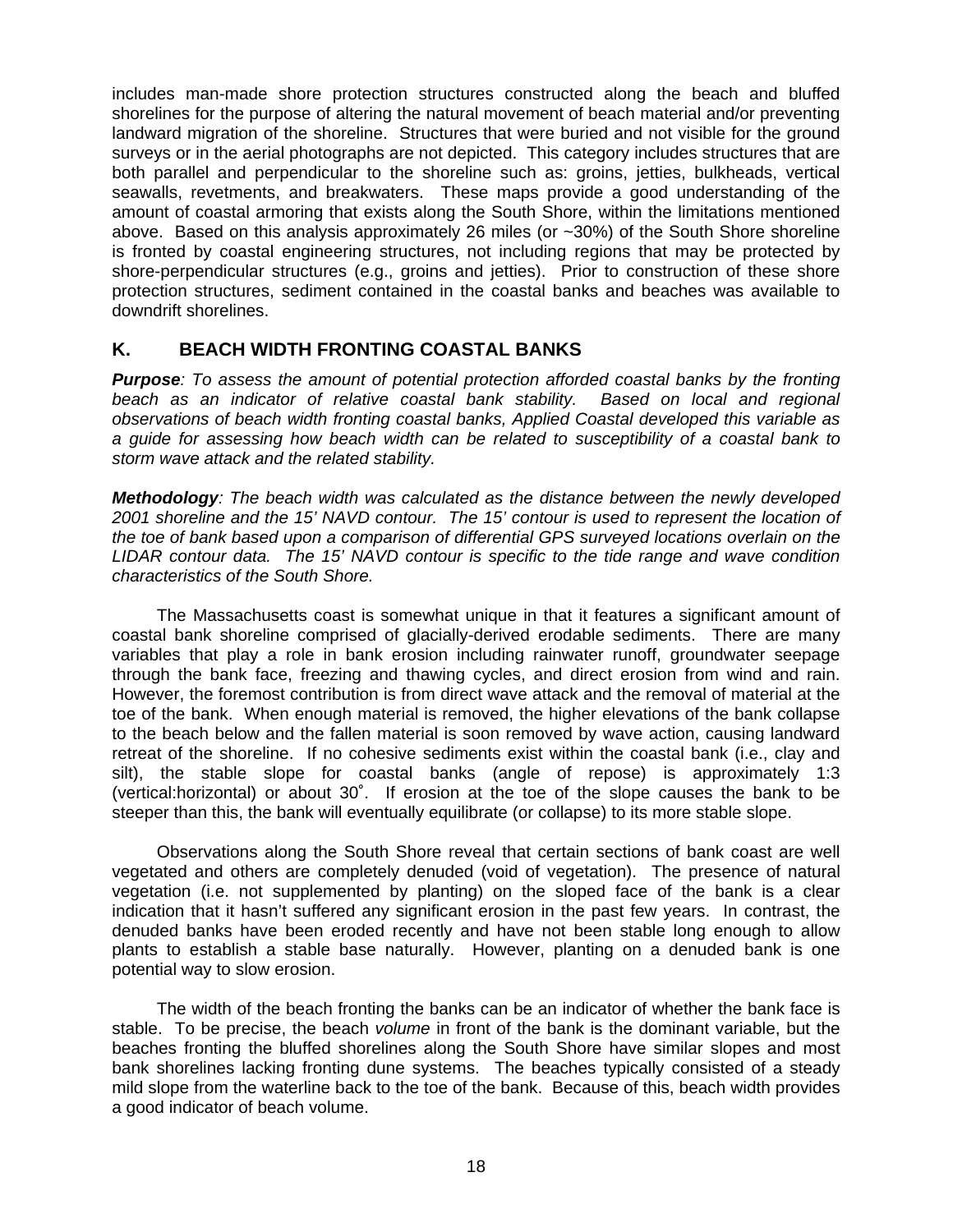The beach width displayed on the maps was calculated as the distance between the newly developed high water line (discussed in section F above) and the 15 ft contour (NAVD 88) taken from NOAA's 2000 LIDAR data. LIDAR (Light Detection And Ranging) is an active sensor, similar to radar, that transmits laser pulses to a target and records the time it takes for the pulse to return to the sensor receiver. This technology has been used by NOAA for highresolution topographic mapping along the coast of Massachusetts.

 To ground-truth the base of bank location, 1.7 miles of Global Positioning System (GPS) data was collected by walking the base of bank line along the White Cliffs and Ellisville regions of Plymouth. These field data were then overlaid with the NOAA 2000 LIDAR data. Based on comparisons between the GPS survey data and the NOAA 2000 LIDAR data for areas exhibiting relatively stable coastal banks, the 15 ft contour was selected as the best elevation to represent the base of bank for this region. The 15 ft contour value also indicated good agreement with the interpreted location of the bank base as judged visually from the aerial photos.

#### **L. RELATIVE SEA-LEVEL RISE**

*Purpose: To illustrate the predicted rise in relative seal-level along the South Shore, as well the width of beach that would be lost due to that change, based upon various beach slopes. Where historical shoreline change has been significant, the influence of relative sea-level rise on coastal change will be relatively small. In contrast, areas with historically limited shoreline change will see a relatively large impact from the future rise in sea-level.* 

*Methodology: Published relative sea-level change rates for Boston and Cape Cod Canal were averaged to determine an appropriate rate for the South Coast.* 

 Separate from the daily rise and fall of the tide, the average elevation of the ocean changes over time with respect to the land. This average position is called relative seal-level (RSL), and different geologic and atmospheric processes contribute to changes in RSL. Some of the causes include glacial ice melt and the rising or sinking of the earth's crust itself. While the specific causes of RSL change are the topic of much scientific and political debate, they are of secondary concern to coastal planners and homeowners who are interested simply in the current rate of change itself, whatever the cause.

 Figure 7 shows tide gauge records over the past century for stations located along the northeastern coast of the United States. Note that in Figure 7, the rate of change is given for relative land level, hence the rates are negative. Of particular interest to the South Shore are the average rates of RSL change determined for the Boston and the Cape Cod Canal tidal records. It can be seen that the average rate for the Boston data shows RSL rising by 2.9 mm/yr (0.11 inch/yr), while the Canal data shows a rise of 2 mm/yr (0.08 inch/yr). In order to find a value applicable across the whole study area, an average of the two rates was chosen. Based on these data, a single RSL rise rate of 2.45 mm/yr (0.96 inches per decade) will be used to estimate future change along the South Shore. This rate is in good agreement with mean seal-level trends determined in 2001 by NOAA based on tide gauge data.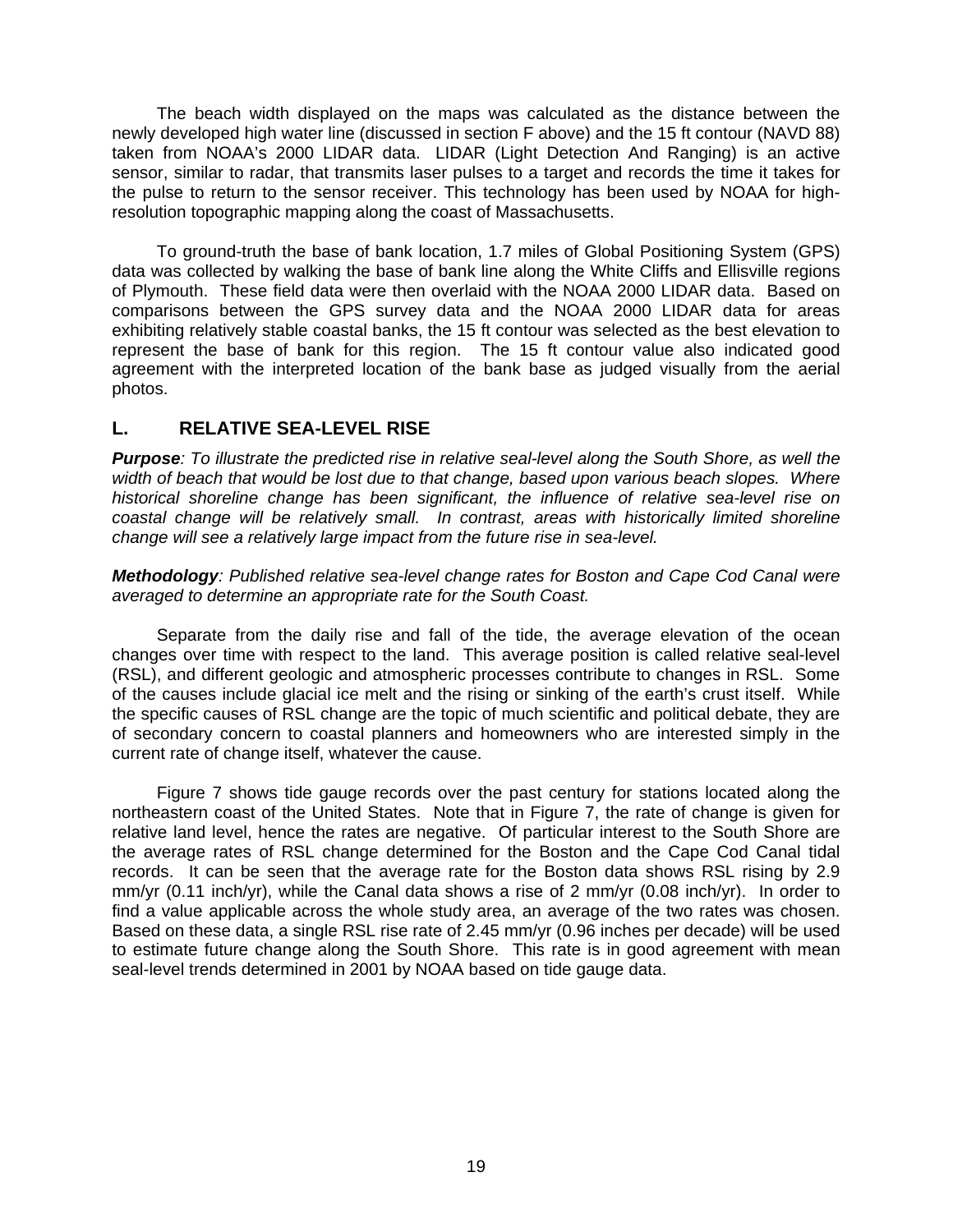

Figure 7. Plots of mean annual relative land levels. Beneath the station names are the mean annual change of relative land level in mm/yr, and the confidence interval of the regression line, which has been drawn through the data points. From Emery and Aubrey (1991).

 While a rise in RSL means that future storm surge, wave setup, etc. will be that much higher vertically, a higher relative water level also has a horizontal component that can be significant, especially on a mildly sloped shoreline. Table 1 shows the estimated vertical change in water levels over the next 100 years, as well as the horizontal land that would be covered based on three representative beach slopes. For example, a typical beach profile is shown in Figure 8. This data from a beach in Plymouth shows a slope of approximately 1/10. In 2030 the RSL is expected to rise by 61 mm which is equal to 2.4 inches. On a shoreline with a 1/10 slope, this 2.4 inch rise in RSL would result in 2 feet of land width being lost.

| Table 1 - Estimates of vertical and horizontal changes due to<br>relative seal-level rise through the next 100 years. |     |                      |                                |              |               |  |  |  |
|-----------------------------------------------------------------------------------------------------------------------|-----|----------------------|--------------------------------|--------------|---------------|--|--|--|
| Year                                                                                                                  |     | <b>Vertical Rise</b> | Horizontal Displacement (feet) |              |               |  |  |  |
|                                                                                                                       | mm  | inches               | $1/10$ slope                   | $1/50$ slope | $1/100$ slope |  |  |  |
| 2005                                                                                                                  | 0   | 0                    | 0.0                            | 0.0          | 0.0           |  |  |  |
| 2010                                                                                                                  | 12  | 0.5                  | 0.4                            | 2.0          | 4.0           |  |  |  |
| 2015                                                                                                                  | 25  | 1.0                  | 0.8                            | 4.0          | 8.0           |  |  |  |
| 2030                                                                                                                  | 61  | 2.4                  | 2.0                            | 10.0         | 20.1          |  |  |  |
| 2055                                                                                                                  | 123 | 4.8                  | 4.0                            | 20.1         | 40.2          |  |  |  |
| 2105                                                                                                                  | 245 | 9.6                  | 8.0                            | 40.2         | 80.4          |  |  |  |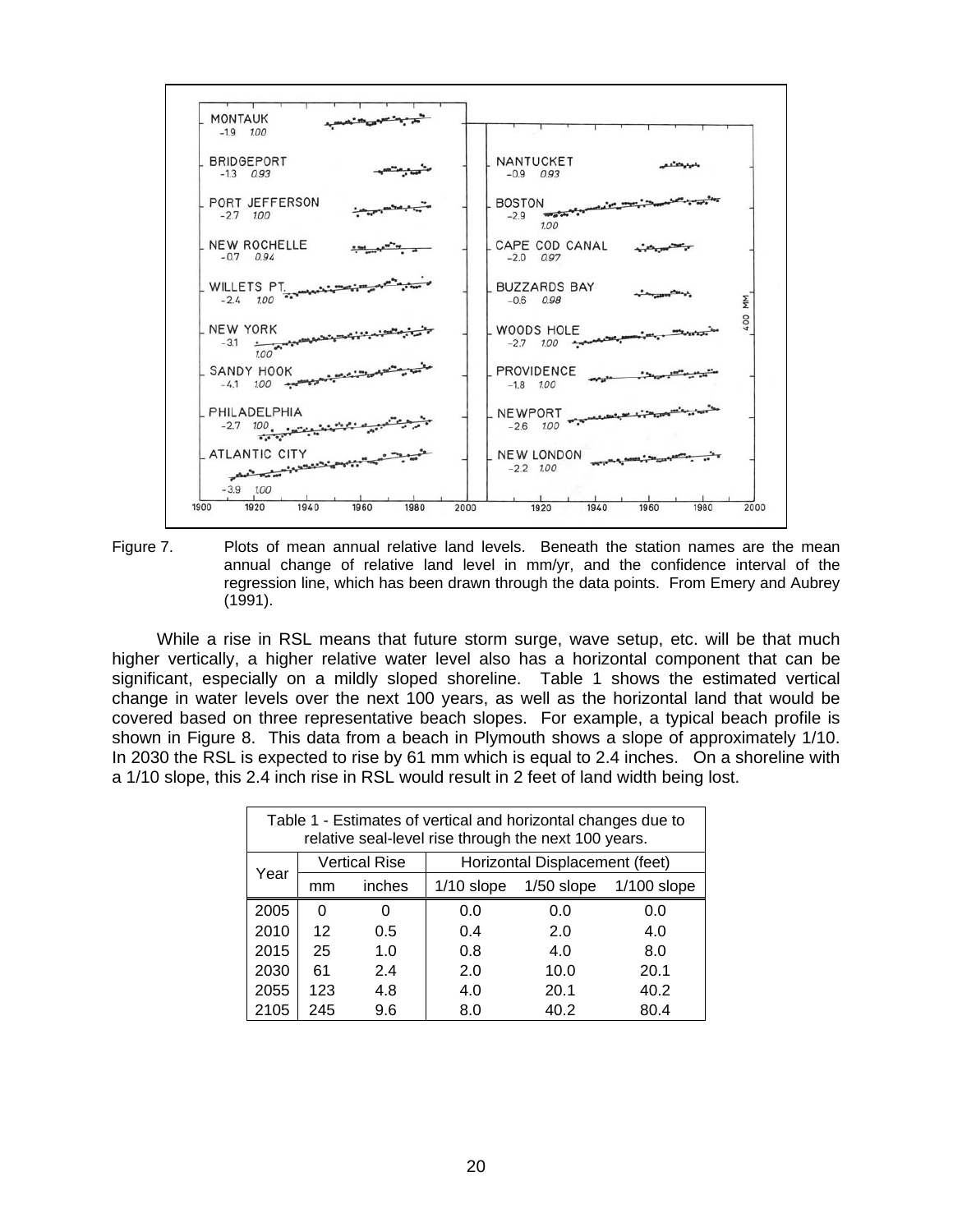

Figure 8. Beach profile plotted from LIDAR data in Plymouth showing a beach slope of approximately 1/10. The Mean Seal-level (MSL) for 2005 and 2105 (predicted) are shown for reference.

(The remainder of this page is intentionally blank.)